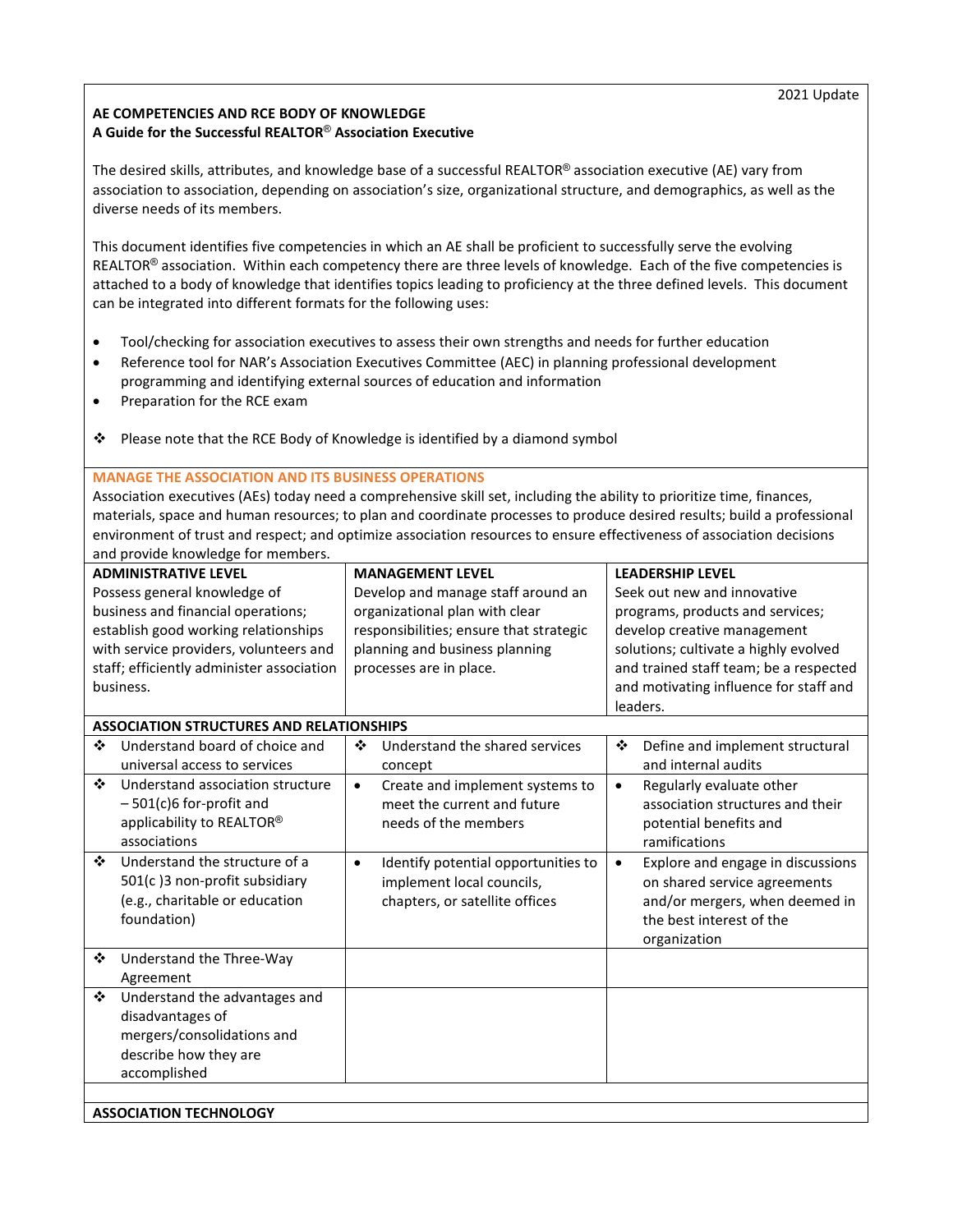| ❖         | Understand fundamental<br>relationship database technology,<br>including M1 (formerly known as<br>NRDS), and be able to<br>demonstrate the skills necessary<br>to be a point of entry (POE)                                                                                                           | ❖         | Use social media to communicate<br>with members and the public<br>(e.g., Facebook, YouTube,<br>LinkedIn, Instagram, etc.)                                                                                                                                                                                                                                      |   |                                                                                                                                        |
|-----------|-------------------------------------------------------------------------------------------------------------------------------------------------------------------------------------------------------------------------------------------------------------------------------------------------------|-----------|----------------------------------------------------------------------------------------------------------------------------------------------------------------------------------------------------------------------------------------------------------------------------------------------------------------------------------------------------------------|---|----------------------------------------------------------------------------------------------------------------------------------------|
| ❖         | Be familiar with website<br>resources including<br>www.nar.realtor, and state<br>association websites                                                                                                                                                                                                 | ❖         | Demonstrate competency using<br>technology tools such as<br>webinars, virtual meeting<br>software, podcasts, cloud storage,<br>etc.                                                                                                                                                                                                                            |   |                                                                                                                                        |
| ❖         | Develop and manage an<br>interactive website, as mandated<br>by the NAR Core Standards.<br>Website to include links to other<br>levels of the association for<br>promotion of member programs,<br>products and services, and access<br>to professional standards and<br>arbitration filing processes. | ❖         | Perform due diligence when<br>working with and engaging third<br>parties who receive, store, and<br>work with the association data<br>assets including member<br>information, areas of<br>cybersecurity, privacy policies,<br>risk assessments, access and<br>storage, and liabilities for data<br>protection                                                  |   |                                                                                                                                        |
| ❖         | Have working knowledge of social<br>media from the association<br>perspective and how to<br>communicate with members and<br>the public (e.g., Facebook,<br>YouTube, LinkedIn, Instagram,<br>etc.)                                                                                                     | $\bullet$ | Be prepared to advise members<br>on how to use social media in<br>their businesses in a professional<br>manner (e.g., Facebook, YouTube,<br>LinkedIn, Instagram, etc.)                                                                                                                                                                                         |   |                                                                                                                                        |
| ❖         | Identify e-commerce options (i.e.,<br>NAR and others)                                                                                                                                                                                                                                                 | $\bullet$ | Assess and identify the various<br>solutions for virtual conferencing<br>(e.g., Zoom, Webex, Skype) to<br>determine the best fit for the<br>content that needs to be<br>delivered and the targeted<br>audiences, including a review and<br>assessment of Learning<br>Management Systems (LMS)<br>solutions to deliver online<br>educational courses to members |   |                                                                                                                                        |
| $\bullet$ | Demonstrate competency with<br>office productivity tools, including<br>implementation of effective and<br>effective channels, data analytics,<br>accounting software, customer<br>relationship management (CRM)<br>applications                                                                       |           |                                                                                                                                                                                                                                                                                                                                                                |   |                                                                                                                                        |
| $\bullet$ | Stay informed about the latest<br>technology trends both inside and<br>outside the real estate sector                                                                                                                                                                                                 |           |                                                                                                                                                                                                                                                                                                                                                                |   |                                                                                                                                        |
|           | <b>BUDGET AND FINANCIAL MANAGEMENT</b>                                                                                                                                                                                                                                                                |           |                                                                                                                                                                                                                                                                                                                                                                |   |                                                                                                                                        |
| ❖         | Understand applicable IRS<br>regulations governing for-profit<br>and not-for-profit corporations;<br>unrelated business income tax                                                                                                                                                                    | ❖         | Identify components needed to<br>develop, monitor, and implement<br>the association budgets, including<br>planning for a capital budget                                                                                                                                                                                                                        | ❖ | Understand the different<br>corporate tax structures (e.g., tax<br>exempt, for profit, foundation,<br>parent and subsidiary companies) |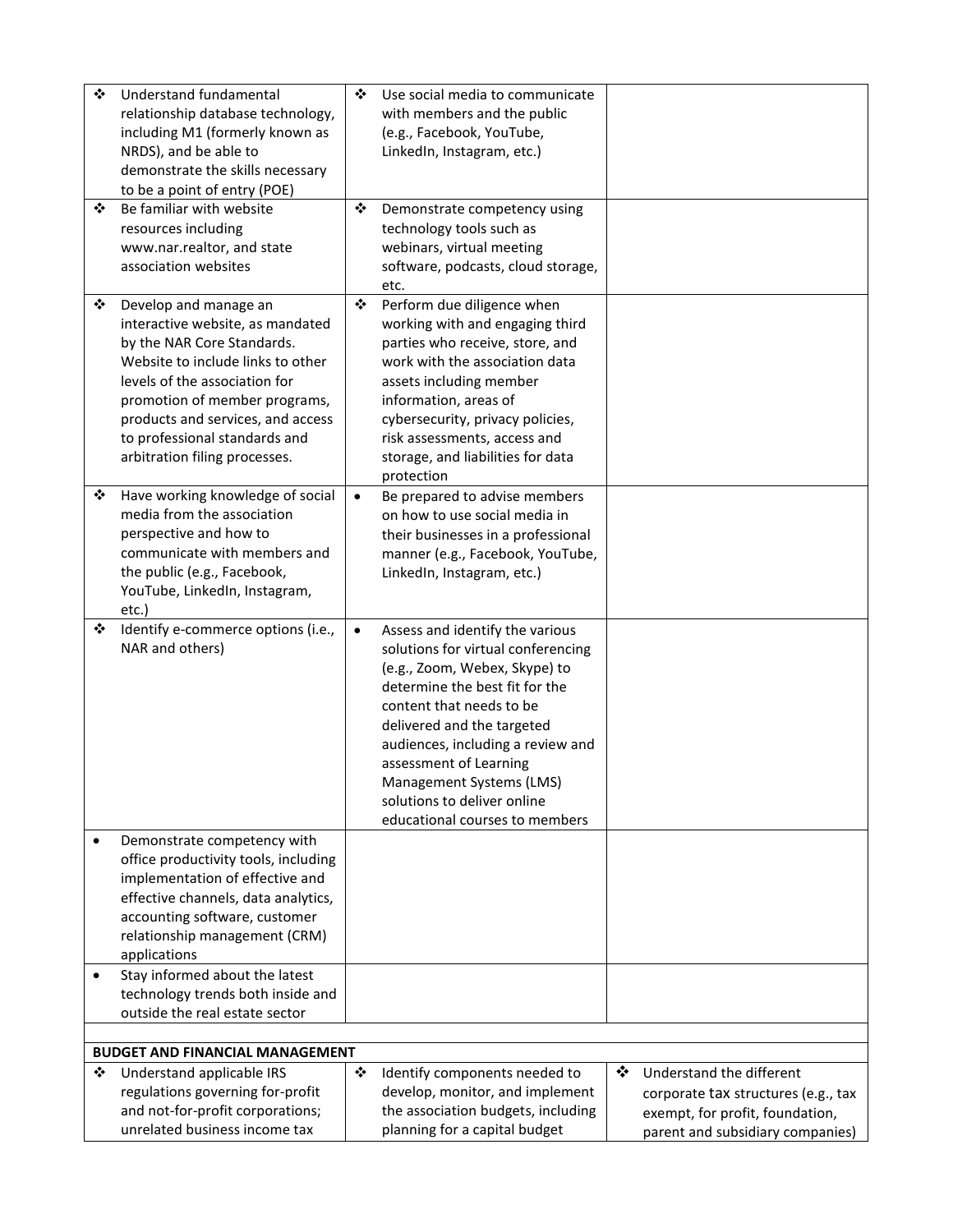|   | (UBIT); and the basic<br>requirements of IRS Form 990<br>and 990T, as well as any other<br>required state forms for exempt<br>organizations. If the association is<br>not tax-exempt or has for-profit<br>subsidiary entities, understand<br>basic requirements of the IRS<br>Form 1120 and any required state<br>income tax returns.                                                                                                                                                                                                                     |           |                                                                                                                                                                      |   |                                                                                      |
|---|-----------------------------------------------------------------------------------------------------------------------------------------------------------------------------------------------------------------------------------------------------------------------------------------------------------------------------------------------------------------------------------------------------------------------------------------------------------------------------------------------------------------------------------------------------------|-----------|----------------------------------------------------------------------------------------------------------------------------------------------------------------------|---|--------------------------------------------------------------------------------------|
| ❖ | Understand state corporate law,<br>sales and include tax law and<br>reporting requirements relevant<br>to the association                                                                                                                                                                                                                                                                                                                                                                                                                                 | ❖         | Determine products and services<br>and expectations for a business<br>plan                                                                                           | ❖ | Determine the structure that best<br>suits the association's strategic<br>objectives |
| ❖ | Adopt policies to ensure the fiscal<br>integrity of the association's<br>financial operations, as mandated<br>by the NAR Core Standards:<br>policies and practices include<br>basic bookkeeping skills;<br>accounting principles including<br>the difference between cash and<br>accrual accounting; payroll<br>management; applying financial<br>controls including internal and<br>external audit procedures;<br>reviews and/or compilations;<br>enforcing policies and<br>procedures; adopt a conflict of<br>interest and records retention<br>policy  | ❖         | Understand and implement e-<br>commerce applications and<br>understand principles related to<br>association business                                                 | ❖ | Evaluate whether a foundation<br>can help meet association's goals                   |
| ❖ | <b>Understand NAR Core Standards</b><br>requirements relating to the<br>requirement to have an audit,<br>review or compilation report<br>prepared by a CPA annually based<br>on the annual revenue of the<br>association:<br>❖ If association's annual<br>revenues are \$50,000 or<br>more, it must obtain a<br>CPA report that includes<br>an audit opinion or an<br>accountant's review<br>report<br>If association's annual<br>❖<br>revenues are less than<br>\$50,000 annually, it must<br>obtain a compilation<br>report prepared by a<br><b>CPA</b> | ❖         | Train to ensure that that board of<br>directors and other volunteer<br>leadership understands its role in<br>the financial management of the<br>association's assets |   |                                                                                      |
| ❖ | Forecast association financial<br>needs and plan accordingly to<br>meet strategic objectives                                                                                                                                                                                                                                                                                                                                                                                                                                                              | $\bullet$ | Understand and present<br>appropriate financial reports to<br>various audiences (e.g., board of<br>directors, membership, auditors,                                  |   |                                                                                      |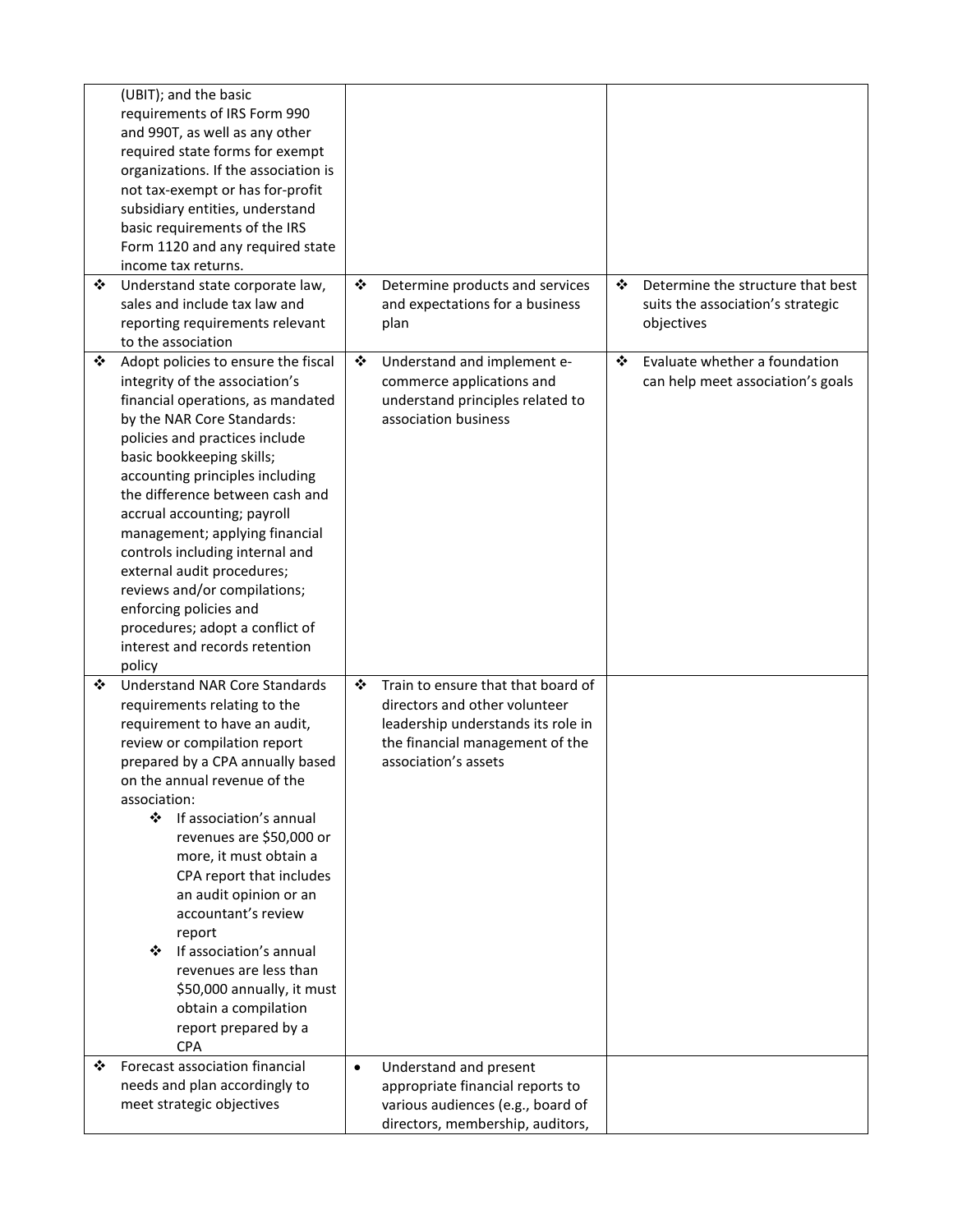|           |                                                                                                                                                                                         |           | legal counsel, public, government<br>entities)                                                                                                                                                                     |           |                                                                                                                 |
|-----------|-----------------------------------------------------------------------------------------------------------------------------------------------------------------------------------------|-----------|--------------------------------------------------------------------------------------------------------------------------------------------------------------------------------------------------------------------|-----------|-----------------------------------------------------------------------------------------------------------------|
| ❖         | Understand all aspects of the NAR<br>dues variable formula                                                                                                                              |           |                                                                                                                                                                                                                    |           |                                                                                                                 |
| $\bullet$ | Understand requirements and<br>deadlines, and develop a process<br>for completing and filing all<br>government forms (e.g., 1099s,<br>W2s)                                              |           |                                                                                                                                                                                                                    |           |                                                                                                                 |
| $\bullet$ | Develop and implement<br>association investment policies                                                                                                                                |           |                                                                                                                                                                                                                    |           |                                                                                                                 |
|           |                                                                                                                                                                                         |           |                                                                                                                                                                                                                    |           |                                                                                                                 |
|           | <b>COMMERCIAL SERVICES AND STRUCTURES</b>                                                                                                                                               |           |                                                                                                                                                                                                                    |           |                                                                                                                 |
| ❖         | Understand commercial<br>structures and overlay boards                                                                                                                                  | $\bullet$ | Seek commercial accreditation<br>from NAR                                                                                                                                                                          | $\bullet$ | Develop programs, education,<br>products and services designed to<br>serve commercial members                   |
| ❖         | Understand the services offered<br>to associations through NAR's<br>Commercial team                                                                                                     | $\bullet$ | Understand and address real<br>estate advocacy needs and<br>concerns                                                                                                                                               | $\bullet$ | Engage members in the<br>commercial real estate<br>marketplace through<br>communications and industry<br>events |
| ❖         | Understand how NAR supports<br>the commercial real estate sector,<br>including resources and services<br>available for members on<br>www.nar.realtor/commercial                         | $\bullet$ | Seek out best practices for<br>serving commercial members                                                                                                                                                          |           |                                                                                                                 |
| ❖         | Understand the Institute Affiliate<br>Dues structure                                                                                                                                    | $\bullet$ | Utilize the Commercial Innovation<br>Grant Program for developing<br>programs for commercial<br>members                                                                                                            |           |                                                                                                                 |
| ❖         | Understand NAR's industry<br>partners, including the five NAR<br>commercial affiliate organizations<br>and other external organizations                                                 | $\bullet$ | Incorporate a commercial-specific<br>division into a multiple listing<br>service or operate a commercial<br>information exchange or<br>commercial MLS for members to<br>cooperatively share listing<br>information |           |                                                                                                                 |
| ❖         | Provide access to NAR's<br>commercial resources, including<br>research and technology tools<br>(RPR Commercial,<br>www.commercialsearch.com) and<br>commercial advocacy<br>information) | $\bullet$ | Understand and be able to<br>communicate commercial real<br>estate's economic impact specific<br>to individual markets                                                                                             |           |                                                                                                                 |
|           |                                                                                                                                                                                         |           |                                                                                                                                                                                                                    |           |                                                                                                                 |
| ❖         | <b>FACILITIES AND EQUIPMENT</b><br>Comply with the provisions of the<br>ADA, as well as state and local fire<br>marshal, zoning, and occupancy<br>restrictions                          | ❖         | Perform needs assessments for<br>facilities and equipment; develop<br>RFPs for significant purchases                                                                                                               | $\bullet$ | Understand the basics of building<br>design and be an advocate for<br>sustainable features                      |
| ❖         | Implement appropriate risk<br>reduction/insurance activities                                                                                                                            | ❖         | Understand the issues related to<br>maintenance, lease, and purchase<br>agreements                                                                                                                                 | $\bullet$ | Purchase/lease equipment or<br>facilities based on cost/benefit<br>analysis                                     |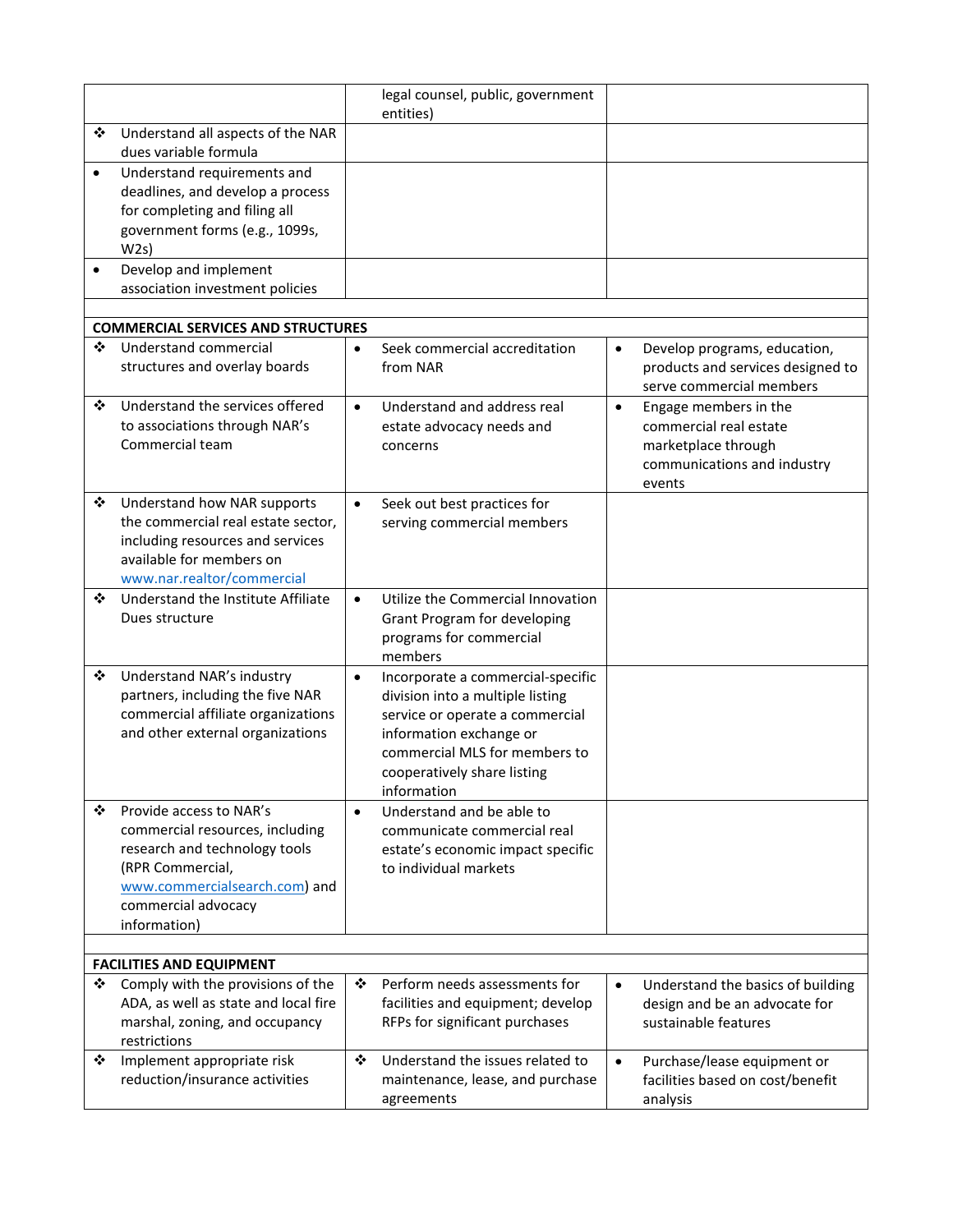|           | Maintain a list of all capital<br>equipment with date purchased,<br>and include depreciation and<br>potential replacement costs                                                                                                                                                                                                                                                                                         | $\bullet$ | Have a maintenance plan for<br>building, grounds, and equipment                                                                                                                                       |           |                                                                                                                                                    |
|-----------|-------------------------------------------------------------------------------------------------------------------------------------------------------------------------------------------------------------------------------------------------------------------------------------------------------------------------------------------------------------------------------------------------------------------------|-----------|-------------------------------------------------------------------------------------------------------------------------------------------------------------------------------------------------------|-----------|----------------------------------------------------------------------------------------------------------------------------------------------------|
| $\bullet$ | Create a contact list of vendors<br>who provide services in your<br>building so the association is<br>prepared in an emergency                                                                                                                                                                                                                                                                                          | $\bullet$ | Understand the principles of<br>property management                                                                                                                                                   |           |                                                                                                                                                    |
| $\bullet$ | Maintain a file of all services and<br>contracts performed in the<br>building with date service<br>performed, provider, and cost                                                                                                                                                                                                                                                                                        | $\bullet$ | Coordinate vendor selection and<br>manage ongoing supplier<br>relationships                                                                                                                           |           |                                                                                                                                                    |
| $\bullet$ | Have a basic emergency response<br>plan for evacuations and<br>lockdowns that outlines staff<br>options; review plan with staff<br>annually (e.g., natural disasters,<br>pandemics, police activity)<br>Have familiarity with<br>where to access<br>emergency response<br>resource information,<br>such as the NAR and<br>state websites<br>Ensure the plan includes<br>information on IT usage<br>during the emergency | $\bullet$ | Stay informed about sustainable<br>building concepts and smart<br>building technologies; implement<br>in facilities and operations as<br>feasible                                                     |           |                                                                                                                                                    |
|           |                                                                                                                                                                                                                                                                                                                                                                                                                         | $\bullet$ | Create an annual capital asset<br>replacement plan                                                                                                                                                    |           |                                                                                                                                                    |
|           |                                                                                                                                                                                                                                                                                                                                                                                                                         | $\bullet$ | Understand the differences<br>between on-premises equipment<br>(capital expense) and managed<br>services through a cloud-based<br>provider (operational expense                                       |           |                                                                                                                                                    |
|           | HUMAN RESOURCE MANAGEMENT                                                                                                                                                                                                                                                                                                                                                                                               |           |                                                                                                                                                                                                       |           |                                                                                                                                                    |
| ❖         | Identify and understand employee<br>hiring and termination procedures,<br>and be able to document actions in<br>compliance with employment law                                                                                                                                                                                                                                                                          | ❖         | Succession strategy:<br>development of succession<br>strategies for key association<br>positions (such as an emergency<br>transition plan, ongoing<br>development and cross-training<br>of key staff) | $\bullet$ | Utilize resources for<br>management, including salary<br>surveys and benefit comparisons                                                           |
| ❖<br>❖    | Understand appropriate federal<br>and state employment issues<br>including worker's compensation<br>insurance, wrongful dismissal and<br>unemployment claims<br>Identify questions that may/may                                                                                                                                                                                                                         | $\bullet$ | Develop, utilize and manage<br>association's compensation and<br>benefits programs and provide<br>comparative data to ensure<br>employee retention                                                    | $\bullet$ | Demonstrate change<br>management skills and ability to<br>adapt to change, as it impacts the<br>workforce in attracting and<br>retaining employees |
|           | not be asked in job interviews                                                                                                                                                                                                                                                                                                                                                                                          | $\bullet$ | Annually assess health and other<br>insurance costs to ensure<br>programs align with budget                                                                                                           |           |                                                                                                                                                    |
| ❖         | Know the classes protected by<br>federal and state law                                                                                                                                                                                                                                                                                                                                                                  | $\bullet$ | Create, review, and update<br>procedures and duties in<br>compliance with policies and<br>procedures                                                                                                  |           |                                                                                                                                                    |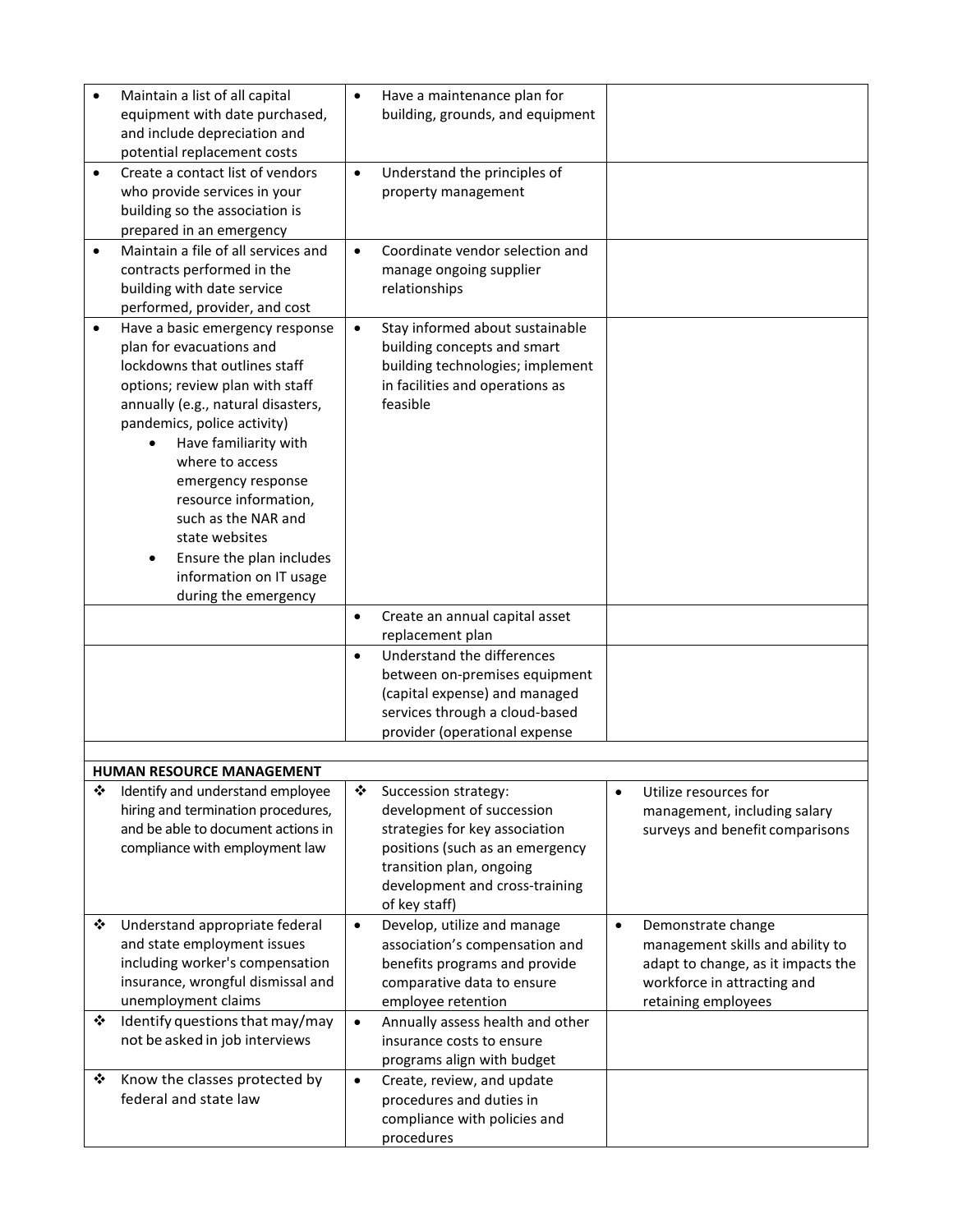| ❖         | Understand the differences<br>between exempt and non-               | $\bullet$ | Develop conflict resolution<br>solutions with employees |           |                                                          |
|-----------|---------------------------------------------------------------------|-----------|---------------------------------------------------------|-----------|----------------------------------------------------------|
|           | exempt positions                                                    |           |                                                         |           |                                                          |
| ❖         | Understand the ramifications of                                     | $\bullet$ | Motivate, guide, coach, mentor,                         |           |                                                          |
|           | hiring an independent contractor                                    |           | and develop employees                                   |           |                                                          |
| ❖         | Annually review and update as                                       | $\bullet$ | Understand when staff structures                        |           |                                                          |
|           | needed, current job descriptions                                    |           | need to be revised to achieve                           |           |                                                          |
| ❖         | for each staff member                                               |           | organizational goals                                    |           |                                                          |
|           | Conduct annual performance<br>reviews for each employee             |           |                                                         |           |                                                          |
| $\bullet$ | Ensure all employee records are                                     |           |                                                         |           |                                                          |
|           | properly filed and secure                                           |           |                                                         |           |                                                          |
| $\bullet$ | Review and update of HR policies                                    |           |                                                         |           |                                                          |
|           | and procedures/employee                                             |           |                                                         |           |                                                          |
|           | handbook on an annual basis                                         |           |                                                         |           |                                                          |
| $\bullet$ | Implement effective                                                 |           |                                                         |           |                                                          |
|           | communication channels and                                          |           |                                                         |           |                                                          |
|           | strategies to engage staff and                                      |           |                                                         |           |                                                          |
|           | resolve disputes                                                    |           |                                                         |           |                                                          |
| $\bullet$ | Provide employee coaching and<br>frequent performance feedback;     |           |                                                         |           |                                                          |
|           | know the steps to corrective                                        |           |                                                         |           |                                                          |
|           | action                                                              |           |                                                         |           |                                                          |
| $\bullet$ | Provide and utilize the                                             |           |                                                         |           |                                                          |
|           | association's up-to-date, legally                                   |           |                                                         |           |                                                          |
|           | compliant employee handbook                                         |           |                                                         |           |                                                          |
| $\bullet$ | Develop a checklist for new                                         |           |                                                         |           |                                                          |
|           | employee orientation                                                |           |                                                         |           |                                                          |
| $\bullet$ | Demonstrate knowledge of                                            |           |                                                         |           |                                                          |
|           | employee compensation and<br>benefits                               |           |                                                         |           |                                                          |
|           |                                                                     |           |                                                         |           |                                                          |
|           | <b>LEGAL AND REGULATORY ACTIVITIES</b>                              |           |                                                         |           |                                                          |
| ❖         | Maintain, or have access to, legal                                  | $\bullet$ | Keep abreast of current real                            | $\bullet$ | Understand legal and financial                           |
|           | counsel, as mandated by the NAR                                     |           | estate legal and regulatory issues                      |           | implications of the association                          |
|           | Core Standards, and understand                                      |           | at the federal, state and local                         |           | and its relationship with the MLS,                       |
|           | how to select and manage outside                                    |           | level                                                   |           | including preservation of the                            |
|           | counsel relationships, including<br>litigation management and basic |           |                                                         |           | association's tax-exempt status if<br>applicable         |
|           | litigation principles                                               |           |                                                         |           |                                                          |
| ❖         | Understand the application of the                                   | $\bullet$ | Understand data privacy laws,                           | $\bullet$ | Develop educational materials                            |
|           | Americans with Disabilities Act                                     |           | including GDPR and other state                          |           | and/or conduct session for                               |
|           | (ADA), state and local regulations                                  |           | privacy laws, which impact the                          |           | members on risk reduction                                |
|           | to association activities and                                       |           | association's collection, retention,                    |           |                                                          |
|           | ensure compliance, including                                        |           | and dissemination of information                        |           |                                                          |
|           | website accessibility compliance                                    |           |                                                         |           |                                                          |
| ❖         | Have an understanding of<br>antitrust laws fundamentals and         |           |                                                         | $\bullet$ | Advocate at local, state and                             |
|           | ensure association's compliance                                     |           |                                                         |           | federal level regarding real<br>estate-related legal and |
|           | with these laws; provide training                                   |           |                                                         |           | regulatory issues                                        |
|           | to volunteer leadership and                                         |           |                                                         |           |                                                          |
|           | information to members                                              |           |                                                         |           |                                                          |
|           | regarding anti-trust                                                |           |                                                         |           |                                                          |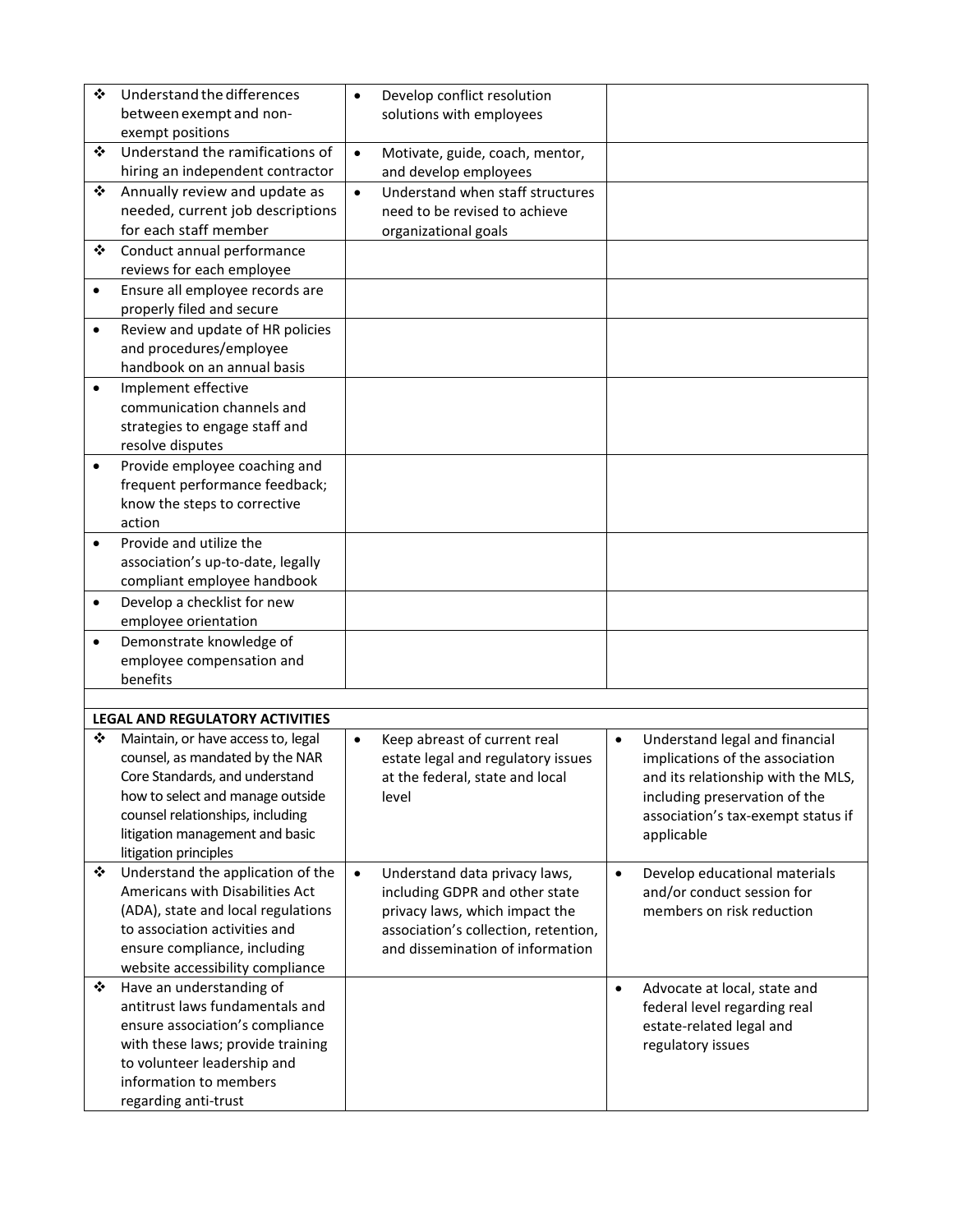| ❖         | Implement and maintain a                            | $\bullet$ | <b>Establish and nurture</b>      |
|-----------|-----------------------------------------------------|-----------|-----------------------------------|
|           | document retention policy and                       |           | relationships with regulatory     |
|           | ensure compliance                                   |           | bodies dealing with real estate   |
| ❖         | Minimize liability for the                          | $\bullet$ | Understand the difference         |
|           | association, officers, directors,                   |           | between the functions and         |
|           | and committees, through                             |           | authority of regulatory agencies  |
|           | understanding providing training                    |           | and legislative entities, and how |
|           | to leadership on fiduciary duties                   |           | government works at all three     |
|           | and other key responsibilities                      |           | levels                            |
| ❖         | Understand and ensure                               |           |                                   |
|           | compliance with trademark                           |           |                                   |
|           | policies applicable to the                          |           |                                   |
|           | REALTOR <sup>®</sup> trademark                      |           |                                   |
| ❖         | Understand intellectual property                    |           |                                   |
|           | laws, including patent laws and                     |           |                                   |
|           | copyright law concepts, and the                     |           |                                   |
|           | licensing of music, software,                       |           |                                   |
|           | photos, etc. to ensure compliance                   |           |                                   |
|           | and avoid legal liability                           |           |                                   |
| ❖         | Understand insurance policies,                      |           |                                   |
|           | coverage, and limits of insurance,                  |           |                                   |
|           | particularly NAR's umbrella                         |           |                                   |
|           | professional liability policy;                      |           |                                   |
|           | understand and determine                            |           |                                   |
|           | coverage and limits of NAR's                        |           |                                   |
|           | Umbrella Policy and combine with                    |           |                                   |
|           | commercial coverage where                           |           |                                   |
| ❖         | applicable                                          |           |                                   |
|           | Understand the legal liabilities of<br>social media |           |                                   |
| ❖         | Understand basic contracting                        |           |                                   |
|           | principles and concepts, and                        |           |                                   |
|           | contract clauses, such as                           |           |                                   |
|           | indemnification, limitations of                     |           |                                   |
|           | liability, force majeure and                        |           |                                   |
|           | governing law, to protect the                       |           |                                   |
|           | association and protect it from                     |           |                                   |
|           | potential liabilities for association               |           |                                   |
| $\bullet$ | Be aware of NAR and state                           |           |                                   |
|           | association Legal Action Funds and                  |           |                                   |
|           | legal resources                                     |           |                                   |
| ٠         | Have a working knowledge of                         |           |                                   |
|           | state real estate license laws and                  |           |                                   |
|           | the separate roles of the                           |           |                                   |
|           | licensing/regulatory body and the                   |           |                                   |
|           | association                                         |           |                                   |
| $\bullet$ | Be aware of local and state business                |           |                                   |
|           | license requirements                                |           |                                   |
| $\bullet$ | Understand the fundamentals of                      |           |                                   |
|           | harassment and discrimination                       |           |                                   |
|           | laws, the importance of                             |           |                                   |
|           | maintaining a policy for both                       |           |                                   |
|           | staff and volunteer leaders, how                    |           |                                   |
|           | to conduct internal                                 |           |                                   |
|           | investigations (which may                           |           |                                   |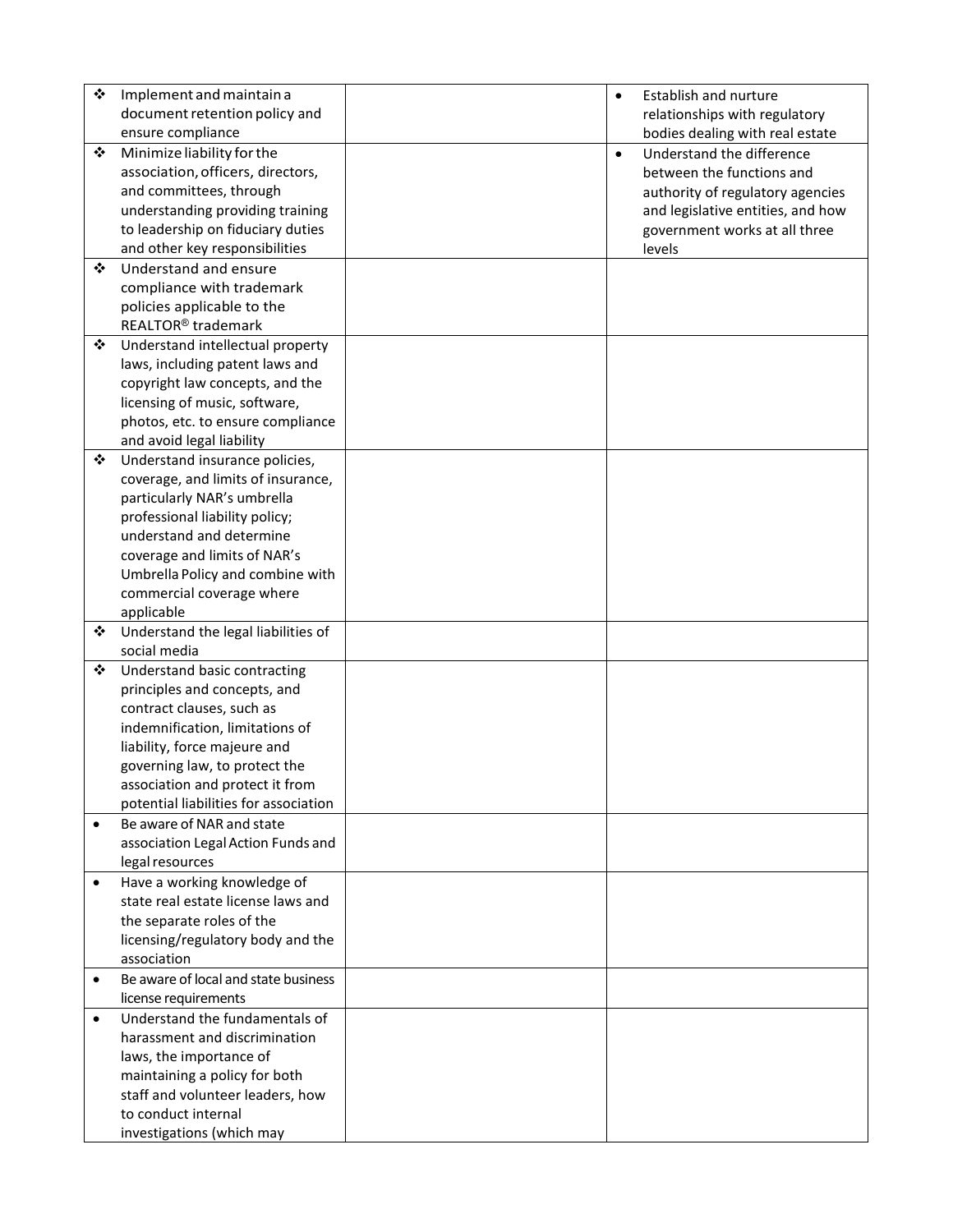|           | include working with outside          |           |                                     |           |                                  |
|-----------|---------------------------------------|-----------|-------------------------------------|-----------|----------------------------------|
|           | counsel), and training and            |           |                                     |           |                                  |
|           | educational efforts for both          |           |                                     |           |                                  |
|           | employees and volunteer               |           |                                     |           |                                  |
|           | leaders on these concepts             |           |                                     |           |                                  |
| $\bullet$ | <b>Understand disaster</b>            |           |                                     |           |                                  |
|           | preparedness and disaster-            |           |                                     |           |                                  |
|           | readiness concepts in order to        |           |                                     |           |                                  |
|           | prepare the association, its staff    |           |                                     |           |                                  |
|           | and members to respond quickly        |           |                                     |           |                                  |
|           | in the event of a disasters and       |           |                                     |           |                                  |
|           | ensure and address continuity of      |           |                                     |           |                                  |
|           | operations                            |           |                                     |           |                                  |
| $\bullet$ | <b>Understand Telephone</b>           |           |                                     |           |                                  |
|           | <b>Consumer Protection ACT (TCPA)</b> |           |                                     |           |                                  |
|           | and Do-Not-Call (DNC) laws,           |           |                                     |           |                                  |
|           | including how these laws impact       |           |                                     |           |                                  |
|           | the associations marketing and        |           |                                     |           |                                  |
|           | other outreach efforts to             |           |                                     |           |                                  |
|           | members and non-members               |           |                                     |           |                                  |
| $\bullet$ | Understand cyber-fraud issues,        |           |                                     |           |                                  |
|           | current cyber-fraud techniques        |           |                                     |           |                                  |
|           | and scams, best practices to          |           |                                     |           |                                  |
|           | implement in order to protect the     |           |                                     |           |                                  |
|           | association from vulnerabilities,     |           |                                     |           |                                  |
|           | and how to respond if association     |           |                                     |           |                                  |
|           | is the subject of a cyber-fraud       |           |                                     |           |                                  |
|           | attack                                |           |                                     |           |                                  |
|           |                                       |           |                                     |           |                                  |
|           | <b>MEETING MANAGEMENT</b>             |           |                                     |           |                                  |
| ❖         | Develop policies with                 | $\bullet$ | Plan conferences, trade shows,      | ❖         | Research and negotiate contracts |
|           | volunteers regarding committee        |           | and other association events        |           | with favorable terms for the     |
|           | and agenda preparation,               |           |                                     |           | association with speakers and    |
|           | defining the purpose of the           |           |                                     |           |                                  |
|           |                                       |           |                                     |           | facilities                       |
|           | meeting, meeting notices,             |           |                                     |           |                                  |
|           | materials preparation and             |           |                                     |           |                                  |
|           | recording of meeting minutes          |           |                                     |           |                                  |
|           | pursuant to association policy        |           |                                     |           |                                  |
|           | and Robert's Rules of Order           |           |                                     |           |                                  |
| ❖         | Work with volunteers to develop       | $\bullet$ | Conduct surveys, focus groups,      | $\bullet$ | Create sponsorship programs,     |
|           | successful meeting and event          |           | task forces and committees for      |           | coalitions and partnerships to   |
|           | planning procedures including         |           | member input on meetings            |           | enhance association goals        |
|           | speaker and site selection, room      |           |                                     |           |                                  |
|           | set-up, AV use, food/ beverage        |           |                                     |           |                                  |
|           | and registration and fees             |           |                                     |           |                                  |
| ❖         | Understand basic elements of          | $\bullet$ | Identify and recruit appropriate    |           |                                  |
|           | meetings contracts, including         |           | speakers, topics and venues for     |           |                                  |
|           | cancellation policies (e.g., force    |           | meetings; be cognizant to avoid     |           |                                  |
|           | majeure clause), insurance            |           | any perceived or actual conflict of |           |                                  |
|           | policies and vendor liability law     |           | interest                            |           |                                  |
| ❖         | Ensure policies and procedures        | $\bullet$ | Develop relationships with key      |           |                                  |
|           | are in place to address               |           | sponsors to ensure continued        |           |                                  |
|           | attendees requiring special           |           | association involvement             |           |                                  |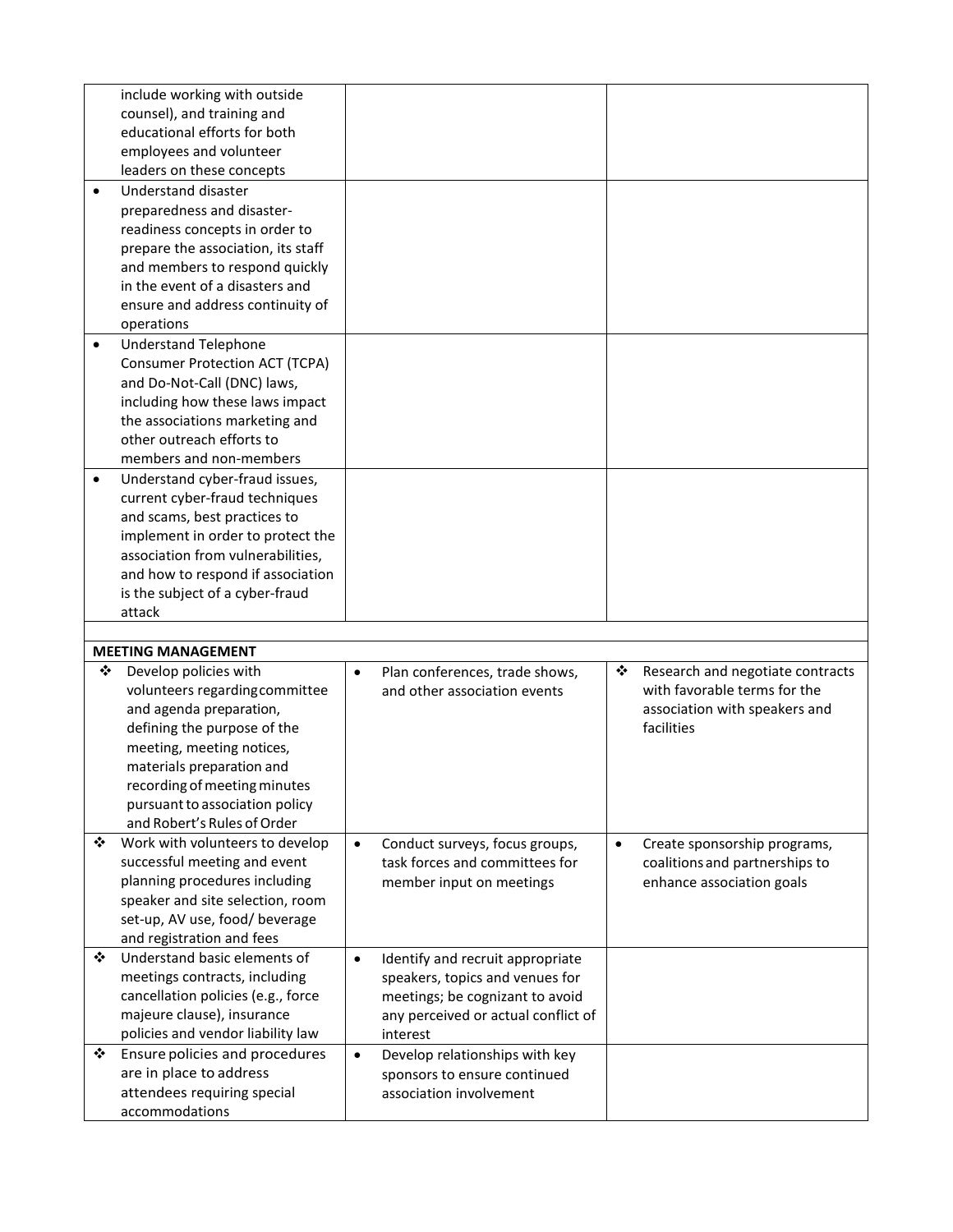| ❖         | Develop procedures for meeting                                | $\bullet$ | Participate in professional        |           |                                  |
|-----------|---------------------------------------------------------------|-----------|------------------------------------|-----------|----------------------------------|
|           | follow-up and evaluation                                      |           | meeting groups                     |           |                                  |
| ❖         | Utilize technology tools for<br>conference calls,             |           |                                    |           |                                  |
|           | videoconferencing, podcasts,                                  |           |                                    |           |                                  |
|           | webinars, etc.                                                |           |                                    |           |                                  |
| $\bullet$ | Handle speaker/special guest                                  |           |                                    |           |                                  |
|           | arrangements                                                  |           |                                    |           |                                  |
| $\bullet$ | Implement meeting policies,                                   |           |                                    |           |                                  |
|           | including registrations,                                      |           |                                    |           |                                  |
|           | cancellations, and refunds                                    |           |                                    |           |                                  |
| $\bullet$ | Work with volunteers to seek                                  |           |                                    |           |                                  |
|           | sponsors for programs and events                              |           |                                    |           |                                  |
| $\bullet$ | Ensure association calendar is                                |           |                                    |           |                                  |
|           | updated with meeting and event                                |           |                                    |           |                                  |
|           | information                                                   |           |                                    |           |                                  |
| $\bullet$ | Promote conferences, trade                                    |           |                                    |           |                                  |
|           | shows and other association                                   |           |                                    |           |                                  |
|           | events                                                        |           |                                    |           |                                  |
| $\bullet$ | Create policies on remote                                     |           |                                    |           |                                  |
|           | meetings and voting, in                                       |           |                                    |           |                                  |
|           | compliance with state laws                                    |           |                                    |           |                                  |
| $\bullet$ | Create crisis cancellation                                    |           |                                    |           |                                  |
|           | procedures for meetings                                       |           |                                    |           |                                  |
|           |                                                               |           |                                    |           |                                  |
|           | <b>MEMBERSHIP DEVELOPMENT</b>                                 |           |                                    |           |                                  |
| ❖         | Gain basic understanding of                                   | ❖         | Create realistic membership goals  | ❖         | Understand membership trends     |
|           |                                                               |           |                                    |           |                                  |
|           | strategic goals for membership                                |           | that are reflected in the          |           | in real estate and other related |
|           | development                                                   |           | association's strategic plan and   |           | industries and measure the       |
|           |                                                               |           | obtain the resources necessary to  |           | impact of those trends           |
|           |                                                               |           | accomplish them                    |           |                                  |
| ❖         | Understand the membership                                     | ❖         | Develop and maintain a member      | $\bullet$ | Position the REALTOR® Code of    |
|           | classifications and the                                       |           | value proposition                  |           | Ethics as the foundation of      |
|           | membership benefits and<br>programs at all three levels of    |           |                                    |           | REALTOR <sup>®</sup> membership  |
|           | REALTOR® associations (local,                                 |           |                                    |           |                                  |
|           | state, and national) and on                                   |           |                                    |           |                                  |
|           | NAR.realtor                                                   |           |                                    |           |                                  |
| $\bullet$ | Understand the motivating                                     | $\bullet$ | Develop appropriate methods of     | $\bullet$ | Implement ongoing evaluation     |
|           | factors behind a real estate                                  |           | member retention                   |           | and updating of membership       |
|           | licensee's decision to join the                               |           |                                    |           | goals and value proposition      |
|           | REALTOR <sup>®</sup> association                              |           |                                    |           |                                  |
| $\bullet$ | Know the current                                              | $\bullet$ | Understand the relationship of the | $\bullet$ | Promote the value of the         |
|           | composition/demographics of the                               |           | association and primary MLS to     |           | REALTOR <sup>®</sup> brand       |
|           | REALTOR <sup>®</sup> association                              |           | promote the value of the           |           |                                  |
|           | membership and non-member                                     |           | association/MLS                    |           |                                  |
|           | licensees                                                     |           |                                    |           |                                  |
| $\bullet$ | Understand the economic                                       | $\bullet$ | Interact with members through      | $\bullet$ | Identify, develop and promote    |
|           | climate, along with real estate                               |           | outreach to promote the value of   |           | member benefits targeted at      |
|           | and general market conditions,                                |           | the association/MLS                |           | specific member segments         |
|           | impacting the industry, and<br>assess the needs of members in |           |                                    |           |                                  |
|           | all segments in order to                                      |           |                                    |           |                                  |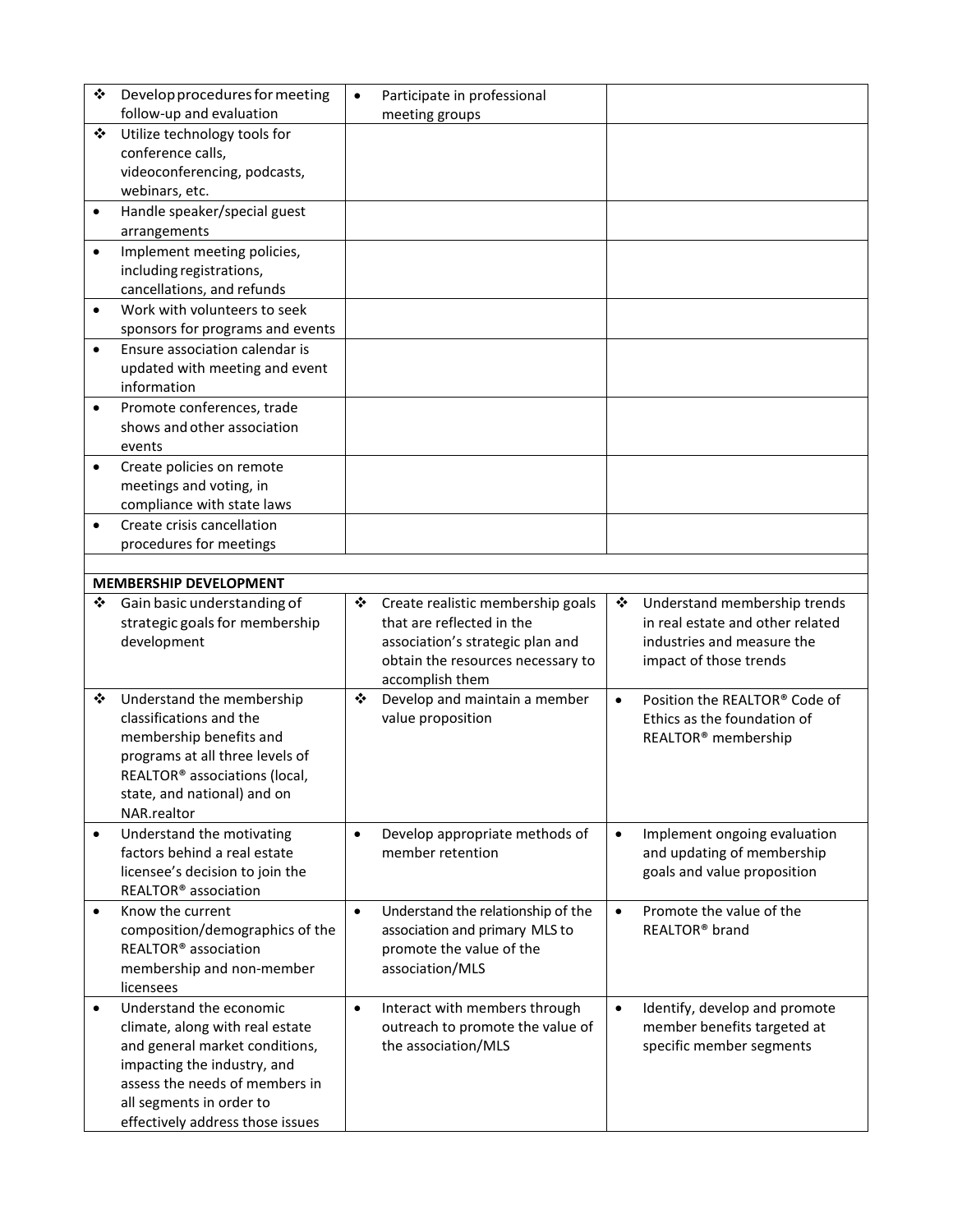|           | Gain basic understanding of                                      |           |                                                               |           |                                       |
|-----------|------------------------------------------------------------------|-----------|---------------------------------------------------------------|-----------|---------------------------------------|
|           | member benefits and programs                                     |           |                                                               |           |                                       |
|           | at all three levels of the                                       |           |                                                               |           |                                       |
|           | REALTOR <sup>®</sup> organization                                |           |                                                               |           |                                       |
| $\bullet$ | Ensure programs and benefits are                                 |           |                                                               |           |                                       |
|           | reviewed, updated, and                                           |           |                                                               |           |                                       |
|           | discontinued, if necessary, at least                             |           |                                                               |           |                                       |
|           | annually                                                         |           |                                                               |           |                                       |
|           |                                                                  |           |                                                               |           |                                       |
|           | <b>PLANNING AND VISIONING</b>                                    |           |                                                               |           |                                       |
| ❖         | Understand the main elements of                                  | ❖         | Regularly examine industry trends                             | ❖         | Understand and utilize best           |
|           | strategic plans, business plans,                                 |           | that may impact the association's                             |           | practices for gathering               |
|           | and mission and vision                                           |           | vision, mission and/or strategic or                           |           | information, including member         |
|           | statements                                                       |           | business plan, and report to                                  |           | surveys, focus groups, etc.           |
|           |                                                                  |           | volunteer leadership                                          |           |                                       |
| ❖         | Annually adopt a strategic or                                    | ❖         | Manage the elements and                                       | ❖         | Understand impacts of                 |
|           | business plan that meets or                                      |           | process of forming a strategic                                |           | demographic differences to            |
|           | exceeds NAR Core Standards                                       |           | planning session, including a                                 |           | address the desires and needs of      |
|           |                                                                  |           | committee, location, agenda,                                  |           | future members and leadership         |
|           |                                                                  |           | responsibilities, assignments,                                |           | when planning and visioning           |
|           |                                                                  |           | review and follow-up, selecting a                             |           |                                       |
|           |                                                                  |           | facilitator and assuring that                                 |           |                                       |
|           |                                                                  |           | diverse stakeholders are                                      |           |                                       |
|           |                                                                  |           | represented                                                   |           |                                       |
|           | Know the importance of effective                                 | ❖         | Develop business plans for the                                | $\bullet$ | Recognize key business elements       |
|           | needs analysis, including both                                   |           | overall association, as well as for                           |           | that impact effective planning,       |
|           | surveys and focus groups                                         |           | new products/services, and                                    |           | including technology, dissemination   |
|           |                                                                  |           | manage budget integration                                     |           | of data (e.g., MLS),                  |
|           |                                                                  |           |                                                               |           | communications, finances, staff and   |
|           |                                                                  |           |                                                               |           | strategic partnerships                |
| $\bullet$ | Know the importance of                                           | $\bullet$ | Regularly provide                                             | $\bullet$ | Review strategic plans from other     |
|           | obtaining member feedback                                        |           | status/progress/success reports                               |           | associations, including NAR, state    |
|           | through various methodologies                                    |           | on strategic or business plans                                |           | and local associations, during the    |
|           |                                                                  |           | compared with goals to the Board                              |           | planning and visioning process        |
|           |                                                                  |           | of Directors                                                  |           |                                       |
|           | Learn about and utilize NAR's                                    | $\bullet$ | Communicate plans, goals, and                                 |           |                                       |
|           | planning resources available on                                  |           | vision to the membership                                      |           |                                       |
|           | www.nar.realtor in the AE                                        |           | annually, or more frequently,                                 |           |                                       |
|           | Toolkits area, including the                                     |           | using all relevant association                                |           |                                       |
|           | <b>REALTOR® Association Models</b>                               |           | communication channels                                        |           |                                       |
|           | <b>Planning Tool</b>                                             |           |                                                               |           |                                       |
| $\bullet$ | Drawing on the association's                                     |           |                                                               |           |                                       |
|           | history and culture, plan and                                    |           |                                                               |           |                                       |
|           | implement programs, products,                                    |           |                                                               |           |                                       |
|           | and services that advance the                                    |           |                                                               |           |                                       |
|           | direction determined by the                                      |           |                                                               |           |                                       |
|           | board                                                            |           |                                                               |           |                                       |
|           |                                                                  |           |                                                               |           |                                       |
|           | PRODUCT/PROGRAM DEVELOPMENT                                      |           |                                                               |           |                                       |
| ❖         | Identify core vs. optional services<br>and determine whether the | ❖         | Develop and conduct a member<br>needs assessment to determine | $\bullet$ | Identify and create local strategic   |
|           |                                                                  |           |                                                               |           | alliances shared services, and        |
|           | product/service offering is<br>consistent with association's     |           | products and services needed by                               |           | affinity relationships, if necessary, |
|           |                                                                  |           | membership                                                    |           | to deliver association member         |
|           | mission statement and strategic                                  |           |                                                               |           | services                              |
|           | plan and value proposition                                       |           |                                                               |           |                                       |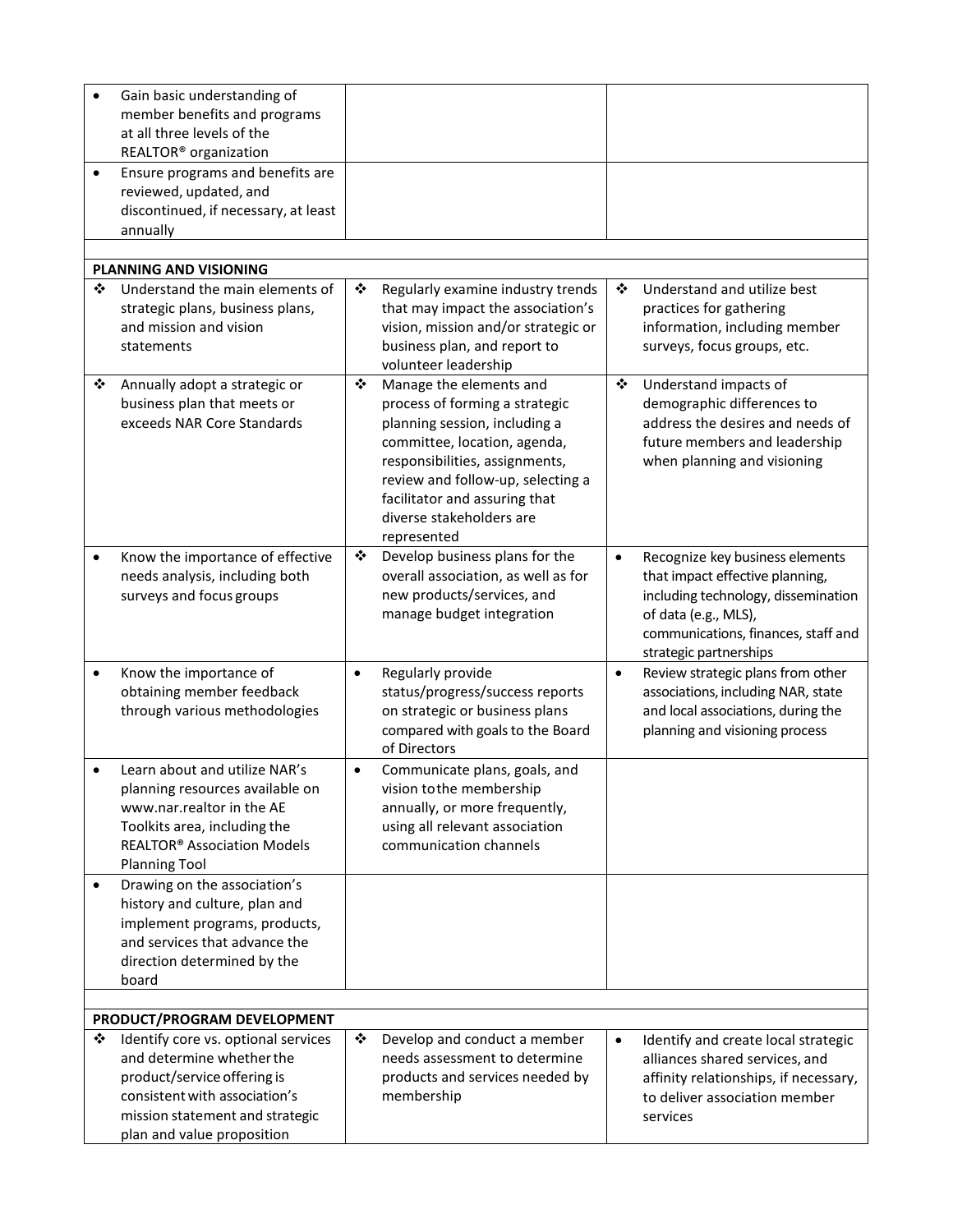| ❖<br>❖    | Identify available NAR, state, and<br>local programs and products and<br>communicate the offerings to<br>membership<br>Assess the impact of a product or<br>program for any association<br>liability, impact on tax status, and                                                                                                                                                                                 | ❖<br>❖    | Develop and conduct member,<br>market, and competitive research<br>to determine if the product/<br>service is feasible for delivery,<br>including a cost/ benefit analysis<br>Create a business plan for<br>products/services including the<br>product requirements, rationale, |           |                                                                                                                                                               |
|-----------|-----------------------------------------------------------------------------------------------------------------------------------------------------------------------------------------------------------------------------------------------------------------------------------------------------------------------------------------------------------------------------------------------------------------|-----------|---------------------------------------------------------------------------------------------------------------------------------------------------------------------------------------------------------------------------------------------------------------------------------|-----------|---------------------------------------------------------------------------------------------------------------------------------------------------------------|
| ❖         | staffing<br>Periodically re-evaluate<br>association products/ services<br>throughout the product life-cycle                                                                                                                                                                                                                                                                                                     | $\bullet$ | funding and implementation plan<br>Identify the components and<br>benefits of each product/service<br>(including non-dues revenue<br>opportunities)                                                                                                                             |           |                                                                                                                                                               |
| $\bullet$ | Ensure membership is aware of<br>affinity/partner relationships<br>offered by NAR                                                                                                                                                                                                                                                                                                                               | $\bullet$ | Identify current/future trends<br>affecting membership and select<br>products/services based on the<br>research and association<br>objectives                                                                                                                                   |           |                                                                                                                                                               |
|           |                                                                                                                                                                                                                                                                                                                                                                                                                 |           |                                                                                                                                                                                                                                                                                 |           |                                                                                                                                                               |
| ❖         | <b>PROFESSIONAL SERVICES</b><br>Understand how to conduct<br>needs analysis for professional<br>services, including cost/budget,<br>purchase vs. lease, length of<br>contract term and renewal,<br>responsible parties, etc.                                                                                                                                                                                    | ❖         | Identify and develop criteria for<br>the procurement, management,<br>evaluation and termination of<br>professional service relationships:<br>legal counsel, financial<br>consultants and auditors,<br>technical/ computer consultants,<br>et al.                                | $\bullet$ | Educate legal counsel, financial<br>consultants and auditors,<br>technical/computer consultants,<br>et al., on required local, state and<br>national policies |
| ❖         | Understand how to prepare an<br>RFP for potential vendors                                                                                                                                                                                                                                                                                                                                                       |           |                                                                                                                                                                                                                                                                                 | $\bullet$ | Know when to consult with legal<br>counsel (e.g., new area of service,<br>any potential liability, review of<br>contract, dispute resolution)                 |
| ❖         | Understand the skills needed<br>for procuring new services,<br>determining contract<br>agreement terms,<br>understanding basic contract<br>language and contract<br>provisions                                                                                                                                                                                                                                  |           |                                                                                                                                                                                                                                                                                 |           |                                                                                                                                                               |
| $\bullet$ | Identify competent professional<br>service relationships (legal<br>counsel, financial consultants and<br>auditors, technical/computer<br>consultants, management<br>consultants, government<br>affairs/lobbyist or other<br>contractors, building<br>maintenance, marketing and<br>public relations consultants, et<br>al.) and match prospective service<br>providers with the board or<br>association's needs |           |                                                                                                                                                                                                                                                                                 |           |                                                                                                                                                               |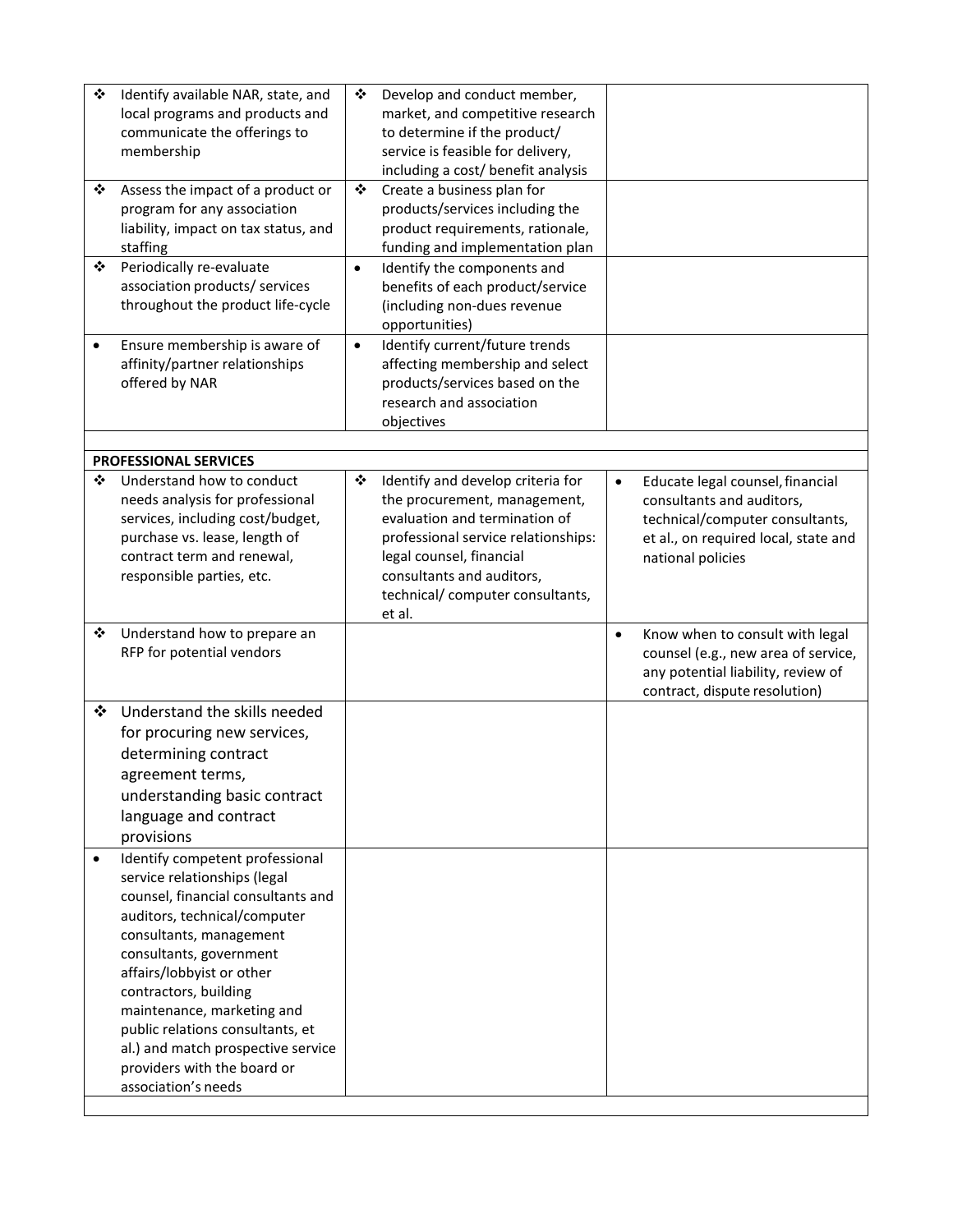|                                                                                                                                                                                                             |                                                                                                                                                                                                                                                                                      |                         | UNDERSTAND THE STRUCTURE OF THE REALTOR® ORGANIZATION WITHIN THE CONTEXT OF THE EVOLVING REAL                                                                    |           |                                                                                                                                                                                                                                                                                                                                                             |  |  |
|-------------------------------------------------------------------------------------------------------------------------------------------------------------------------------------------------------------|--------------------------------------------------------------------------------------------------------------------------------------------------------------------------------------------------------------------------------------------------------------------------------------|-------------------------|------------------------------------------------------------------------------------------------------------------------------------------------------------------|-----------|-------------------------------------------------------------------------------------------------------------------------------------------------------------------------------------------------------------------------------------------------------------------------------------------------------------------------------------------------------------|--|--|
| <b>ESTATE INDUSTRY</b>                                                                                                                                                                                      |                                                                                                                                                                                                                                                                                      |                         |                                                                                                                                                                  |           |                                                                                                                                                                                                                                                                                                                                                             |  |  |
| Demonstrate the ability to analyze, interpret, and apply REALTOR® association governance, policies, and procedures to<br>understand and work with the governance and structure of the REALTOR® association. |                                                                                                                                                                                                                                                                                      |                         |                                                                                                                                                                  |           |                                                                                                                                                                                                                                                                                                                                                             |  |  |
|                                                                                                                                                                                                             |                                                                                                                                                                                                                                                                                      |                         |                                                                                                                                                                  |           |                                                                                                                                                                                                                                                                                                                                                             |  |  |
|                                                                                                                                                                                                             | <b>ADMINISTRATIVE LEVEL</b>                                                                                                                                                                                                                                                          | <b>MANAGEMENT LEVEL</b> |                                                                                                                                                                  |           | <b>LEADERSHIP LEVEL</b>                                                                                                                                                                                                                                                                                                                                     |  |  |
|                                                                                                                                                                                                             | Understand the fundamental<br>structure of the REALTOR®                                                                                                                                                                                                                              |                         | Have an in-depth understanding of                                                                                                                                |           | Make a difference - contribute to<br>policy formulation and the direction                                                                                                                                                                                                                                                                                   |  |  |
|                                                                                                                                                                                                             |                                                                                                                                                                                                                                                                                      |                         | NAR policies and procedures, as well<br>as local and state associations; take an                                                                                 |           |                                                                                                                                                                                                                                                                                                                                                             |  |  |
|                                                                                                                                                                                                             | organization; ensure that association's                                                                                                                                                                                                                                              |                         | active role in the REALTOR®                                                                                                                                      |           | of the REALTOR <sup>®</sup> organization.                                                                                                                                                                                                                                                                                                                   |  |  |
|                                                                                                                                                                                                             | governing documents comply with<br>NAR requirements.                                                                                                                                                                                                                                 |                         | organization.                                                                                                                                                    |           |                                                                                                                                                                                                                                                                                                                                                             |  |  |
|                                                                                                                                                                                                             |                                                                                                                                                                                                                                                                                      |                         |                                                                                                                                                                  |           |                                                                                                                                                                                                                                                                                                                                                             |  |  |
|                                                                                                                                                                                                             | <b>ADVOCACY AND REALTOR® PARTY</b>                                                                                                                                                                                                                                                   |                         |                                                                                                                                                                  |           |                                                                                                                                                                                                                                                                                                                                                             |  |  |
| ❖                                                                                                                                                                                                           | Understand the local, state, and<br>national expectations and goals<br>for Call-For-Action (CFA) rates and<br>REALTOR® Political Action<br>Committee (RPAC) fundraising                                                                                                              | ❖                       | Understand and identify the<br>fundamentals of applying for NAR<br>REALTOR <sup>®</sup> Party grants, programs<br>and services                                   | ❖         | Identify both traditional and non-<br>traditional coalition partners, and<br>ways REALTOR® goals and values<br>align with other organizations,<br>such as real estate industry<br>organizations, housing and<br>finance trade associations,<br>property rights coalitions,<br>workforce and affordable housing<br>organizations and chambers of<br>commerce |  |  |
| ❖                                                                                                                                                                                                           | Identify information, programs,<br>and data available for REALTOR®<br>voter registration and voting<br>engagement efforts                                                                                                                                                            | ❖                       | Understand evaluating<br>candidates, the candidate<br>interview process and legal<br>requirements for disbursements<br>of PAC checks                             | ❖         | Identify strategies to affect public<br>policies, including utilizing<br>REALTOR <sup>®</sup> Party programs,<br>services and grants, and other<br>methods to elect REALTOR®<br>friendly candidates; mobilize<br>members when action is needed<br>and to influence in community<br>development decisions                                                    |  |  |
| ❖                                                                                                                                                                                                           | Understand the expectations and<br>directions of the NAR Core<br><b>Standards Advocacy section</b>                                                                                                                                                                                   | ❖                       | Coordinate with neighboring<br>associations, the state/local<br>associations, and coalitions on<br>key issues and efforts                                        | ❖         | Identify resources available for<br>policy development strategies<br>and support                                                                                                                                                                                                                                                                            |  |  |
| ❖                                                                                                                                                                                                           | Be familiar with the resources on<br>realtorparty.realtor; be able to<br>find information about the<br><b>REALTOR<sup>®</sup> Political Action</b><br>Committee (RPAC), political<br>funding, grants, programming and<br>other resources at the local,<br>state, and national levels | ❖                       | Be intimately familiar with the<br>application process of the various<br>political programs, grants and<br>resources at the local, state, and<br>national levels | $\bullet$ | Promote and advance<br>legislation/regulation favorable to<br>the real estate industry at the<br>local, state and national levels                                                                                                                                                                                                                           |  |  |
| ❖                                                                                                                                                                                                           | Have connections with<br>government affairs professionals<br>at the local, state, and national<br>associations who administer<br>political and government affairs<br>activities, including PAC legal<br>compliance                                                                   | ❖                       | Develop and administer<br>education programs for<br>REALTOR® on political and<br>legislative processes                                                           | $\bullet$ | Provide resources and training to<br>encourage member involvement<br>in political campaigns                                                                                                                                                                                                                                                                 |  |  |
| $\bullet$                                                                                                                                                                                                   | Be able to identify and contact<br>elected/appointed officials and<br>their staff on the municipal,<br>county, state, and federal levels                                                                                                                                             | ❖                       | Develop and administer programs<br>for monitoring and advocating for<br>government affairs priorities at<br>the local, state, and national level                 | $\bullet$ | Look for opportunities for<br>leadership participation in high<br>visibility, key advocacy<br>communications or statewide<br>advocacy related groups                                                                                                                                                                                                        |  |  |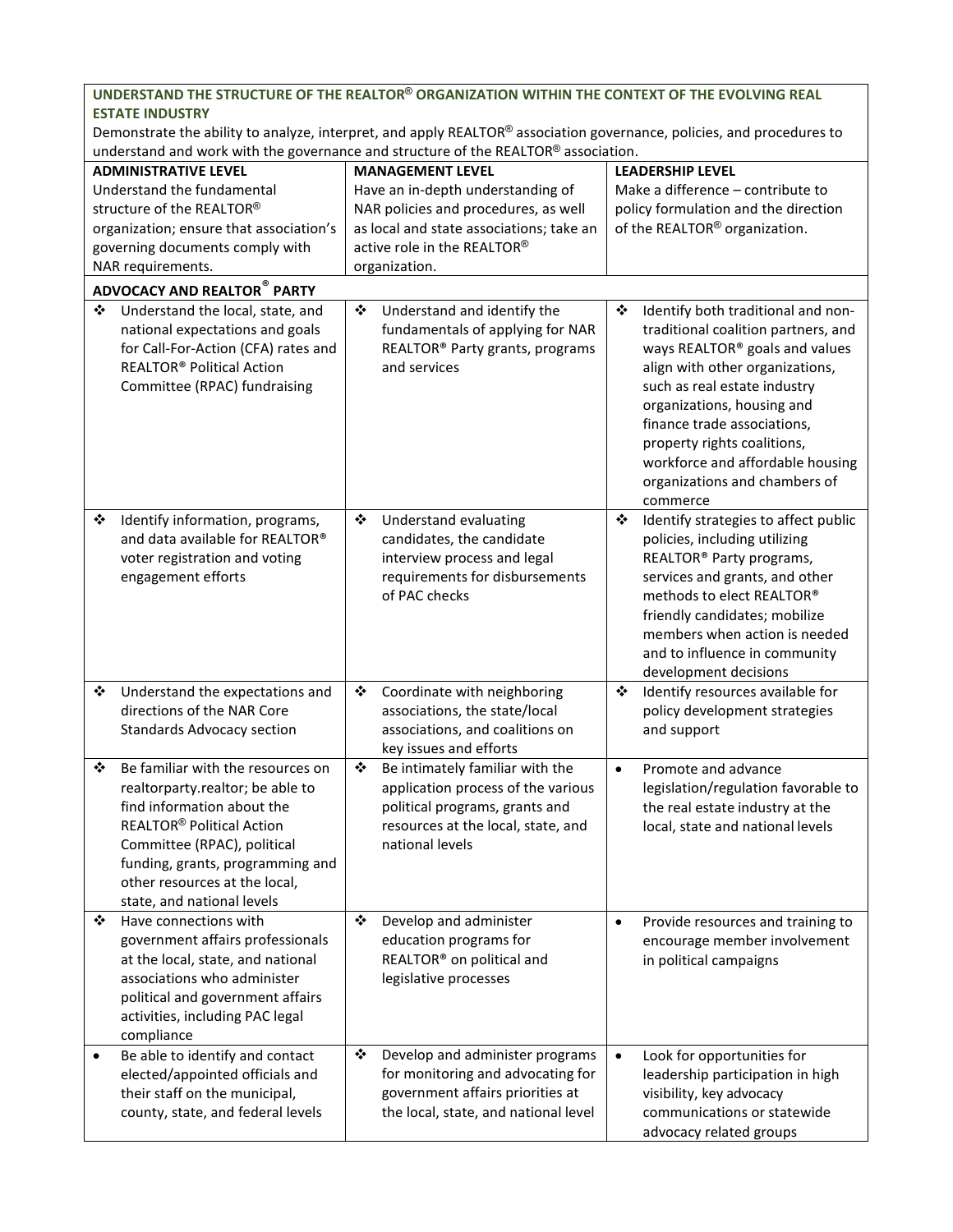|           | that represent the association's                                                                                                                                                                         |           |                                                                                                                                                                                                                                                |           |                                                                                                                         |
|-----------|----------------------------------------------------------------------------------------------------------------------------------------------------------------------------------------------------------|-----------|------------------------------------------------------------------------------------------------------------------------------------------------------------------------------------------------------------------------------------------------|-----------|-------------------------------------------------------------------------------------------------------------------------|
|           | area                                                                                                                                                                                                     |           |                                                                                                                                                                                                                                                |           |                                                                                                                         |
| $\bullet$ | Identify which officials are shared<br>with other local associations and<br>combine resources to maximize<br>access and influence                                                                        | ❖         | Understand the role of the local<br><b>Government Affairs Director</b><br>(GAD) and associated<br>responsibilities (monitoring<br>governments, reporting to<br>members, representing the<br>association in public policy<br>development, etc.) | $\bullet$ | Develop strategies to identify<br>and elect REALTOR® members<br>and other candidates that<br>support real estate issues |
|           | Understand basic guidance on<br>PAC law compliance for<br>REALTOR <sup>®</sup> organizations                                                                                                             | $\bullet$ | Organize and promote<br>attendance at the National<br>Association's Legislative Meetings                                                                                                                                                       |           |                                                                                                                         |
| $\bullet$ | Be familiar with the local, state,<br>and national RPAC fundraising<br>levels and contribution methods                                                                                                   | $\bullet$ | Know where to access<br>information to understand the<br>legal requirements of screening<br>candidates                                                                                                                                         |           |                                                                                                                         |
| $\bullet$ | Locate resources to identify<br>current and past contributions of<br>REALTORS <sup>®</sup> to RPAC and related<br>PAC/campaign funding programs                                                          |           |                                                                                                                                                                                                                                                |           |                                                                                                                         |
| $\bullet$ | Possess basic understanding of<br>the legislative and regulatory<br>process at all three levels of the<br>association                                                                                    |           |                                                                                                                                                                                                                                                |           |                                                                                                                         |
| $\bullet$ | Understand the local, state, and<br>national resources and methods<br>to achieve CFA success                                                                                                             |           |                                                                                                                                                                                                                                                |           |                                                                                                                         |
| $\bullet$ | Promote attendance at the<br>state's legislative activities/lobby<br>day                                                                                                                                 |           |                                                                                                                                                                                                                                                |           |                                                                                                                         |
|           |                                                                                                                                                                                                          |           |                                                                                                                                                                                                                                                |           |                                                                                                                         |
| ❖         | <b>GOVERNING DOCUMENTS AND POLICY</b><br>Understand the components of<br>and be able to apply/ comply with<br>the following: Bylaws, NAR<br>Model Bylaws; Constitution; and<br>Articles of Incorporation | ❖         | Understand the difference<br>between bylaws (broad<br>statement) and policies (precise<br>statements); understand how and<br>who can modify or amend bylaws<br>and policies                                                                    | $\bullet$ | Identify trends and situations that<br>could create a conflict with<br>existing governing documents                     |
| ❖         | Understand and enforce the<br>REALTOR® dues formula                                                                                                                                                      | $\bullet$ | Attend NAR meetings to learn<br>about upcoming changes in<br>bylaws, policies, and/or MLS rules<br>and regulations and present<br>needed changes to the<br>appropriate governing bodies of<br>the association for<br>implementation            |           |                                                                                                                         |
| ❖         | Know the function and purpose<br>of governing documents,<br>policies, and procedures                                                                                                                     |           |                                                                                                                                                                                                                                                |           |                                                                                                                         |
| ❖         | Maintain governing documents in<br>compliance with NAR policy                                                                                                                                            |           |                                                                                                                                                                                                                                                |           |                                                                                                                         |
| ❖         | Be able to obtain approval of<br>governing documents by NAR (a                                                                                                                                           |           |                                                                                                                                                                                                                                                |           |                                                                                                                         |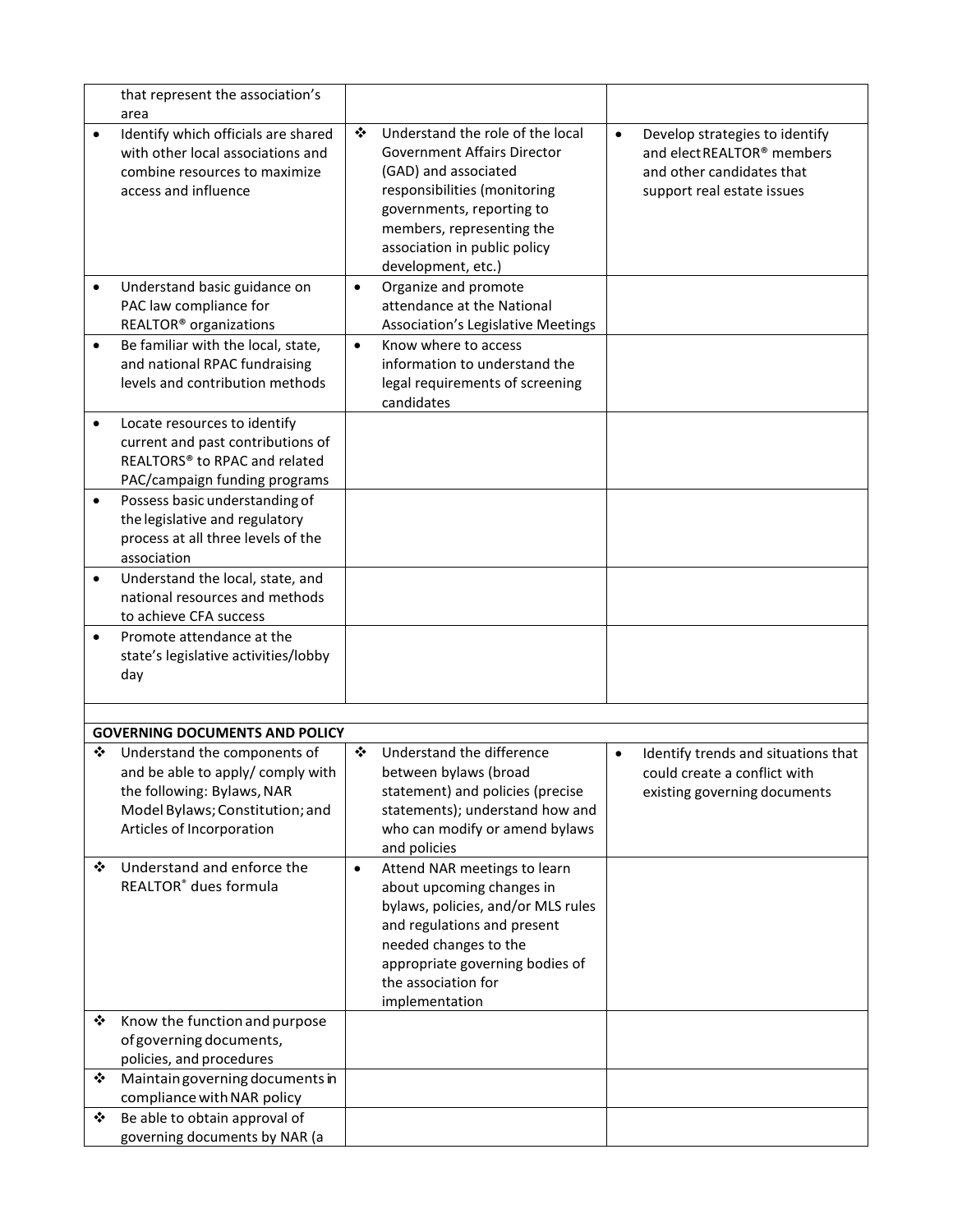|           | condition of coverage under                                    |           |                                                                                                    |           |                                    |
|-----------|----------------------------------------------------------------|-----------|----------------------------------------------------------------------------------------------------|-----------|------------------------------------|
|           | NAR's Master Professional                                      |           |                                                                                                    |           |                                    |
|           | Liability Insurance Policy)                                    |           |                                                                                                    |           |                                    |
| ❖         | Understand and ensure                                          |           |                                                                                                    |           |                                    |
|           | compliance as mandated by the<br><b>NAR Core Standards</b>     |           |                                                                                                    |           |                                    |
|           |                                                                |           |                                                                                                    |           |                                    |
| $\bullet$ | Be familiar with the state                                     |           |                                                                                                    |           |                                    |
|           | association's constitution and                                 |           |                                                                                                    |           |                                    |
|           | bylaws and where to access them                                |           |                                                                                                    |           |                                    |
| $\bullet$ | Know governing MLS rules and<br>regulations (if applicable)    |           |                                                                                                    |           |                                    |
|           | Educate volunteer leaders about                                |           |                                                                                                    |           |                                    |
| $\bullet$ | key documents and policies                                     |           |                                                                                                    |           |                                    |
| $\bullet$ | Periodically review the                                        |           |                                                                                                    |           |                                    |
|           | association's governing                                        |           |                                                                                                    |           |                                    |
|           | documents and policies                                         |           |                                                                                                    |           |                                    |
| $\bullet$ | Determine how often the                                        |           |                                                                                                    |           |                                    |
|           | documents should be revised and                                |           |                                                                                                    |           |                                    |
|           | the process for revision and                                   |           |                                                                                                    |           |                                    |
|           | approval (Board of Directors/                                  |           |                                                                                                    |           |                                    |
|           | membership vote, etc.)                                         |           |                                                                                                    |           |                                    |
| $\bullet$ | Understand the roles of volunteer                              |           |                                                                                                    |           |                                    |
|           | leadership vs. staff                                           |           |                                                                                                    |           |                                    |
|           | responsibilities                                               |           |                                                                                                    |           |                                    |
| $\bullet$ | Educate volunteer leaders on                                   |           |                                                                                                    |           |                                    |
|           | their fiduciary dues pursuant to                               |           |                                                                                                    |           |                                    |
|           | the association's bylaws and                                   |           |                                                                                                    |           |                                    |
|           | other governing documents                                      |           |                                                                                                    |           |                                    |
|           |                                                                |           | INSTITUTES, SOCIETIES, AND COUNCILS, AND NAR DESIGNATIONS, CERTIFICATIONS, AND CERTIFICATE COURSES |           |                                    |
| ❖         | Identify the Institutes, Societies                             | ❖         | Identify and assess the need for                                                                   | $\bullet$ | Manage the local chapters of       |
|           | and Councils and understand the                                |           | developing specialty sections or                                                                   |           | Institutes, Societies and Councils |
|           | scope of their respective                                      |           | councils (e.g., appraisers,                                                                        |           |                                    |
|           | designations                                                   |           | property managers)                                                                                 |           |                                    |
| ❖         | Identify the various NAR<br>Designations and Certifications    | ❖         | Know the steps needed to bring a                                                                   | $\bullet$ | Establish specialty                |
|           |                                                                |           | NAR designation or certification                                                                   |           | sections/councils and develop      |
|           | and Certificate Courses and<br>understand their purpose in the |           | course to the association and<br>what resources and support are                                    |           | programs to meet members'          |
|           | marketplace                                                    |           | offered by NAR and the ISCs                                                                        |           | needs                              |
| ❖         | Be aware of programs offered by                                | $\bullet$ | Identify partnership opportunities                                                                 | $\bullet$ | Quantify the value of              |
|           | NAR Academy in partnership                                     |           | when offering designation                                                                          |           | designations to a member's         |
|           | with Columbia College                                          |           | courses and the potential for non-                                                                 |           | career                             |
|           |                                                                |           | dues income                                                                                        |           |                                    |
| $\bullet$ | Be aware of designations outside                               | $\bullet$ | Promote and/or offer NAR/ISC                                                                       |           |                                    |
|           | the REALTOR® family and                                        |           | designation and certification                                                                      |           |                                    |
|           | understand the disclaimers that                                |           | programs to increase the levels of                                                                 |           |                                    |
|           | must be used if offering them                                  |           | skill and professionalism in the                                                                   |           |                                    |
|           |                                                                |           | membership                                                                                         |           |                                    |
|           |                                                                | $\bullet$ | Understand the support provided                                                                    |           |                                    |
|           |                                                                |           | for education directors at the                                                                     |           |                                    |
|           |                                                                |           | NAR meeting, online                                                                                |           |                                    |
|           |                                                                |           | communities, course provider                                                                       |           |                                    |
|           |                                                                |           | resource pages, and marketing                                                                      |           |                                    |
|           |                                                                |           | assistance                                                                                         |           |                                    |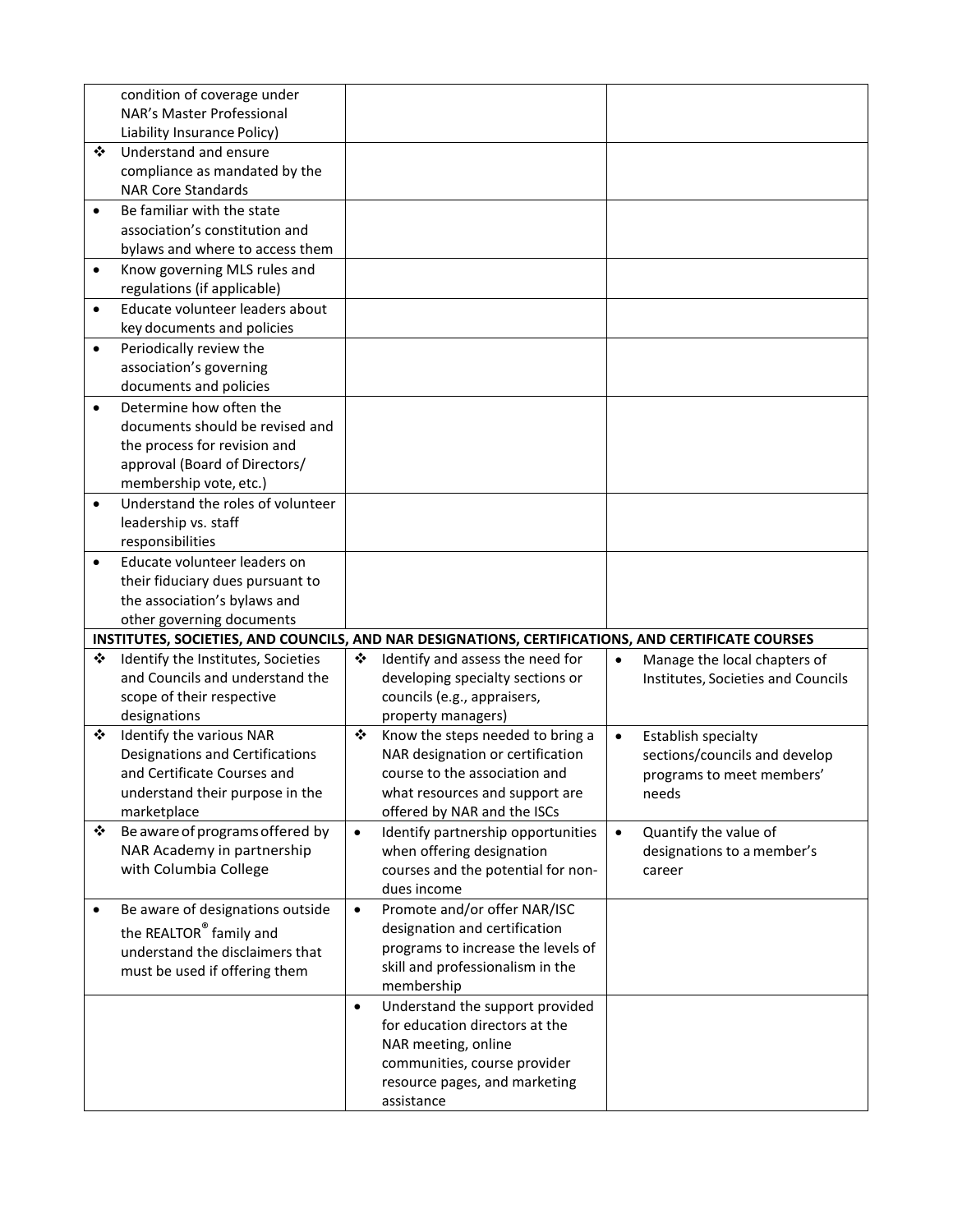|                                                                | $\bullet$<br>$\bullet$ | Understand the international<br>reach and referral opportunities<br>via the global networks available<br>to designees and certification<br>holders of NAR and the ISCs<br>Identify opportunities to<br>collaborate, meet with and join in |           |                                 |
|----------------------------------------------------------------|------------------------|-------------------------------------------------------------------------------------------------------------------------------------------------------------------------------------------------------------------------------------------|-----------|---------------------------------|
|                                                                |                        | activities with local chapters of<br>the various ISCs                                                                                                                                                                                     |           |                                 |
| <b>MEMBERSHIP POLICIES AND PROCEDURES</b>                      |                        |                                                                                                                                                                                                                                           |           |                                 |
| ❖<br>Understand board of choice                                | $\bullet$              | Define who is responsible for                                                                                                                                                                                                             | $\bullet$ | Understand potential            |
| (BOC) and how BOC policies apply                               |                        | policies and procedures                                                                                                                                                                                                                   |           | membership issues that          |
| to other association services:<br>❖                            |                        |                                                                                                                                                                                                                                           |           | could be raised among staff     |
| Identify how BOC applies<br>to a designated<br><b>REALTOR®</b> |                        |                                                                                                                                                                                                                                           |           | and members                     |
| Identify how BOC applies<br>❖                                  |                        |                                                                                                                                                                                                                                           |           |                                 |
| to a firm's licensees                                          |                        |                                                                                                                                                                                                                                           |           |                                 |
| where the firm's DR                                            |                        |                                                                                                                                                                                                                                           |           |                                 |
| belong to different<br>boards/associations and                 |                        |                                                                                                                                                                                                                                           |           |                                 |
| where the firm operates                                        |                        |                                                                                                                                                                                                                                           |           |                                 |
| in multi-state markets                                         |                        |                                                                                                                                                                                                                                           |           |                                 |
| Identify the requirement<br>❖                                  |                        |                                                                                                                                                                                                                                           |           |                                 |
| for a REALTOR® (non-                                           |                        |                                                                                                                                                                                                                                           |           |                                 |
| principal) to choose an                                        |                        |                                                                                                                                                                                                                                           |           |                                 |
| association as primary<br>Identify how NAR dues<br>❖           |                        |                                                                                                                                                                                                                                           |           |                                 |
| formula applies to a DR                                        |                        |                                                                                                                                                                                                                                           |           |                                 |
| who holds both primary                                         |                        |                                                                                                                                                                                                                                           |           |                                 |
| membership in one                                              |                        |                                                                                                                                                                                                                                           |           |                                 |
| association and                                                |                        |                                                                                                                                                                                                                                           |           |                                 |
| secondary membership                                           |                        |                                                                                                                                                                                                                                           |           |                                 |
| in another<br>Identify whether a<br>❖                          |                        |                                                                                                                                                                                                                                           |           |                                 |
| secondary member may                                           |                        |                                                                                                                                                                                                                                           |           |                                 |
| receive multiple listing                                       |                        |                                                                                                                                                                                                                                           |           |                                 |
| services                                                       |                        |                                                                                                                                                                                                                                           |           |                                 |
| ❖<br>Identify, implement and enforce                           | $\bullet$              | Educate volunteer leaders on the                                                                                                                                                                                                          | $\bullet$ | Ensure the implementation of    |
| member policies and procedures,                                |                        | implications of board of choice                                                                                                                                                                                                           |           | effective governance structures |
| including:<br>types of membership<br>❖                         |                        |                                                                                                                                                                                                                                           |           |                                 |
| membership<br>❖                                                |                        |                                                                                                                                                                                                                                           |           |                                 |
| qualification criteria                                         |                        |                                                                                                                                                                                                                                           |           |                                 |
| application process<br>❖                                       |                        |                                                                                                                                                                                                                                           |           |                                 |
| membership privileges<br>❖<br>and obligations                  |                        |                                                                                                                                                                                                                                           |           |                                 |
| (including triennial Code                                      |                        |                                                                                                                                                                                                                                           |           |                                 |
| of Ethics training                                             |                        |                                                                                                                                                                                                                                           |           |                                 |
| requirement)                                                   |                        |                                                                                                                                                                                                                                           |           |                                 |
| membership<br>❖<br>suspension, expulsion                       |                        |                                                                                                                                                                                                                                           |           |                                 |
| or termination                                                 |                        |                                                                                                                                                                                                                                           |           |                                 |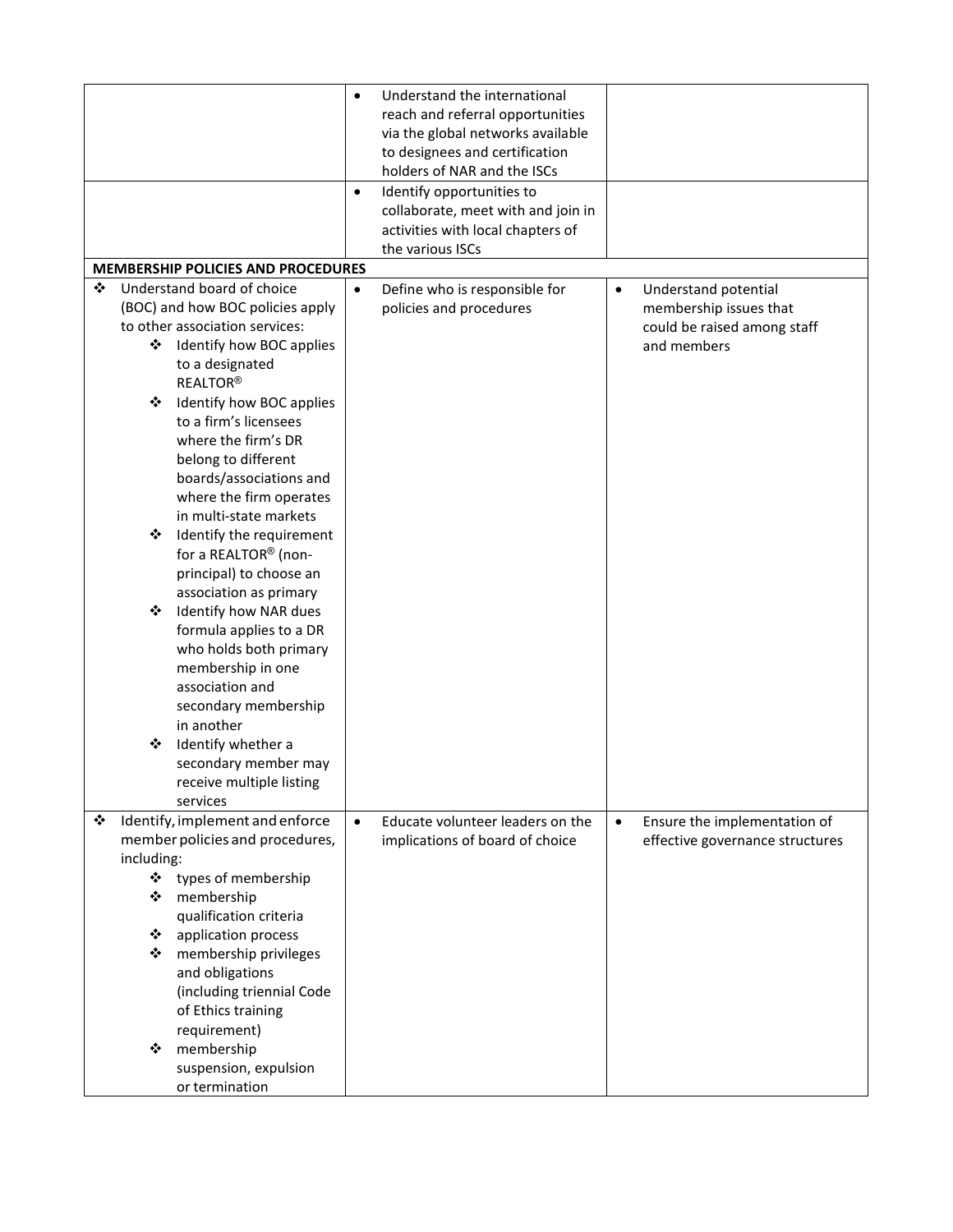| $\bullet$ | Develop and conduct new<br>member orientations as required<br>by NAR                                                                                                                                                                                                                             | $\bullet$ | Review and revise new member<br>orientation curriculum as<br>necessary                                                                                                 |           |                                                                                                              |
|-----------|--------------------------------------------------------------------------------------------------------------------------------------------------------------------------------------------------------------------------------------------------------------------------------------------------|-----------|------------------------------------------------------------------------------------------------------------------------------------------------------------------------|-----------|--------------------------------------------------------------------------------------------------------------|
| $\bullet$ | Understand membership policies<br>and procedures utilizing<br>resources on www.nar.realtor                                                                                                                                                                                                       |           |                                                                                                                                                                        |           |                                                                                                              |
| ٠         | Promote online or in-person Code<br>of Ethics classes that satisfy the<br>NAR Code of Ethics training<br>requirement                                                                                                                                                                             |           |                                                                                                                                                                        |           |                                                                                                              |
|           | MLS POLICIES AND DELIVERY OF SERVICES                                                                                                                                                                                                                                                            |           |                                                                                                                                                                        |           |                                                                                                              |
| ❖         | Understand the value and                                                                                                                                                                                                                                                                         | ❖         | Understand the use of listing                                                                                                                                          | $\bullet$ | Support standardization of MLS                                                                               |
|           | purpose of MLS, including<br>ancillary services                                                                                                                                                                                                                                                  |           | content and the enforcement<br>procedures for state and federal<br>regulations, intellectual property<br>rights, and applicable laws<br>(antitrust, copyright, agency) |           | industry data as recommended by<br><b>RESO and NAR</b>                                                       |
| ❖         | Be able to describe the<br>differences between core, basic<br>and optional services                                                                                                                                                                                                              | ❖         | Understand the role of MLS policy<br>and license agreements to<br>authorizing the access to and use<br>of MLS data                                                     | $\bullet$ | Participate in MLS related vendor<br>selections and foster continuing<br>vendor relations                    |
| ❖         | Understand the difference<br>between an MLS subscriber and<br>participant and how their rights/<br>privileges differ                                                                                                                                                                             | ❖         | Understand the unilateral offer of<br>compensation in MLS and the<br>determining factors for procuring<br>cause                                                        | $\bullet$ | Stay informed of proprietary and<br>license issues, strategic alliances,<br>and their ramifications          |
| ❖         | Understand the different MLS<br>operational structures<br>(committees, corporations and<br>regional entities) and the NAR<br>MLS policies and model<br>documents                                                                                                                                 | ❖         | Understand the potential<br>benefits of MLS regionalization,<br>cooperative, and reciprocal<br>agreements                                                              | $\bullet$ | Understand intellectual property<br>and privacy issues related to MLS<br>databases                           |
| ❖         | Understand listing content<br>management and distribution<br>including ownership (copyright vs.<br>license) and authorized displays<br>and possible uses of MLS data by<br>participants, subscribers, and<br>others including IDX, VOW,<br>syndication, aggregation and<br>other service vendors | ❖         | Develop and implement policies<br>regarding data feeds for<br>subscribers, participants, and<br>third-parties                                                          | $\bullet$ | Monitor and understand external<br>market influences and industry<br>trends to identify future<br>innovators |
| ❖         | <b>Understand NAR Model MLS</b><br>Rules and their impact on MLS<br>services and delivery and ensure<br>policies are in compliance with<br>NAR MLS policies and model<br>documents                                                                                                               | ❖         | Develop and implement policies<br>regarding the public distribution<br>and use of MLS statistics                                                                       | $\bullet$ | Explore new MLS products and<br>services                                                                     |
| ❖         | Understand the value and<br>functions of RESO, data<br>dictionary, WEB API, and<br>industry data standards                                                                                                                                                                                       | $\bullet$ | Develop guidelines for data<br>management access and<br>protection, ownership/copyright<br>violations, including appropriate<br>steps for enforcement                  |           |                                                                                                              |
| ❖         | Enforce NAR MLS Rules and<br>Regulations, including the NAR<br>MLS Antitrust Compliance Policy                                                                                                                                                                                                   | $\bullet$ | Understand MLS/association<br>management systems to                                                                                                                    |           |                                                                                                              |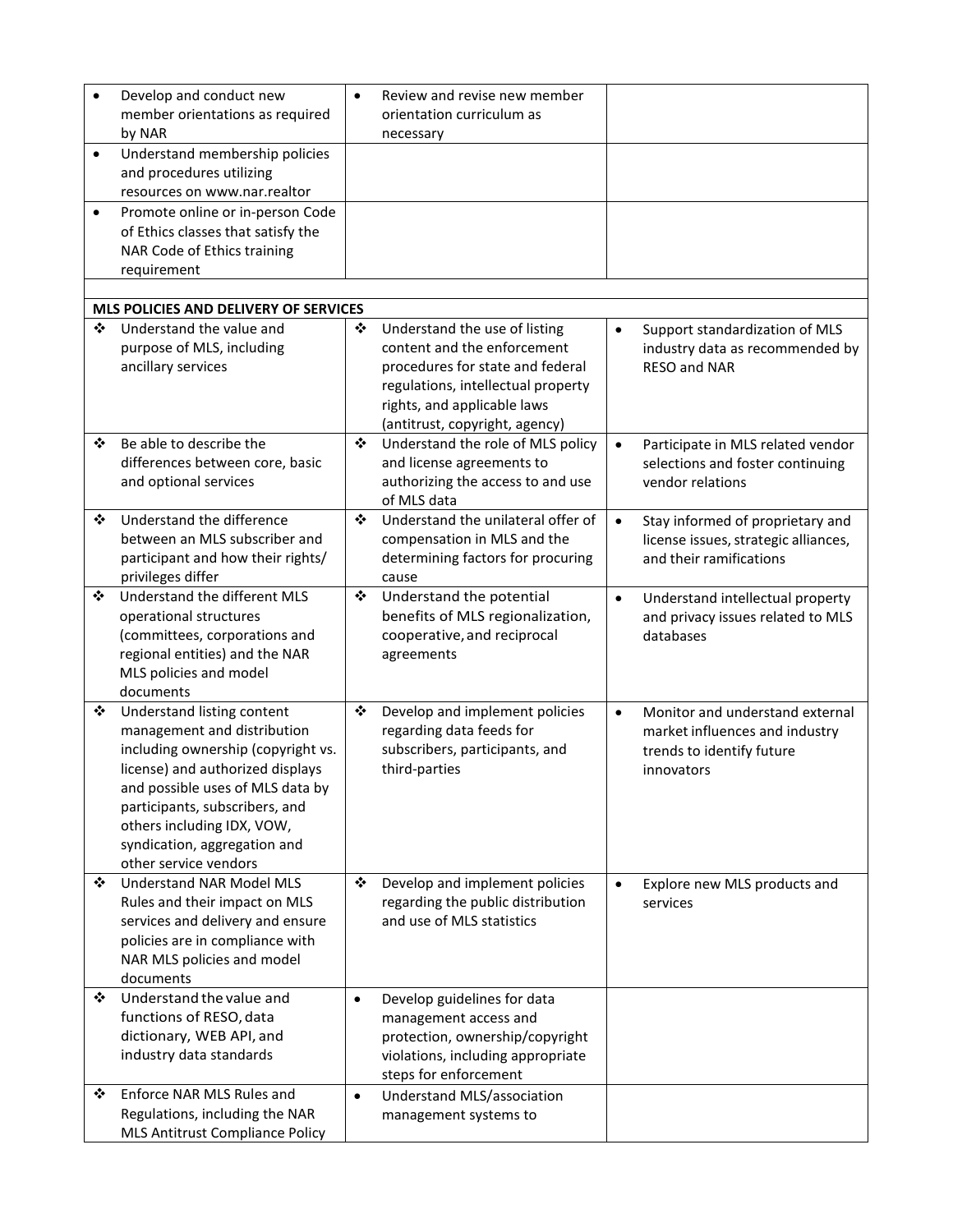|           |                                                                                                                                     |           | communicate, integrate and                                                                         |           |                                                                                            |
|-----------|-------------------------------------------------------------------------------------------------------------------------------------|-----------|----------------------------------------------------------------------------------------------------|-----------|--------------------------------------------------------------------------------------------|
|           |                                                                                                                                     |           | deliver MLS services                                                                               |           |                                                                                            |
|           | Offer ongoing MLS training<br>sessions                                                                                              | $\bullet$ | Understand the need to share<br>"publicly marketed" listing<br>information and to promote the      |           |                                                                                            |
|           |                                                                                                                                     |           | client's interests                                                                                 |           |                                                                                            |
| $\bullet$ | Understand the use of MLS data,<br>both confidential and public                                                                     | $\bullet$ | Analyze and periodically review<br>third-party licensing agreements<br>to ensure data security and |           |                                                                                            |
|           |                                                                                                                                     |           | integrity                                                                                          |           |                                                                                            |
|           |                                                                                                                                     |           |                                                                                                    |           |                                                                                            |
|           | <b>PROFESSIONAL STANDARDS</b>                                                                                                       |           |                                                                                                    |           |                                                                                            |
| ❖         | Know components of the Code of<br>Ethics, the NAR Handbook on<br>Multiple Listing Policy, and the<br>Code of Ethics and Arbitration | ❖         | Promote and explain the<br>benefits of the dispute resolution<br>system for buyer and seller (DRS) | ❖         | Promote the benefits of the<br>mediation process as compared<br>to the arbitration process |
| ❖         | Manual<br>Be able to explain the duties of                                                                                          | ❖         | Understand the optional sections                                                                   | ❖         | Promote the benefits of the                                                                |
|           | the REALTOR® under the Code of                                                                                                      |           | in the NAR Code of Ethics and                                                                      |           | ombudsman process compared                                                                 |
|           | Ethics and how they apply to                                                                                                        |           | Arbitration Manual that may be                                                                     |           | to the ethics process and the                                                              |
|           | his/her daily business                                                                                                              |           | adopted at the discretion of the                                                                   |           | arbitration process                                                                        |
|           |                                                                                                                                     |           | association                                                                                        |           |                                                                                            |
| ❖         | Describe the general steps for                                                                                                      | ❖         | Understand the options available                                                                   | $\bullet$ | Understand areas of the Code of                                                            |
|           | processing an ethics complaint                                                                                                      |           | to REALTOR <sup>®</sup> associations to                                                            |           | Ethics that are inconsistent with                                                          |
|           | and for processing an arbitration<br>request (including who is eligible                                                             |           | expedite complaints - fast track<br>processing, ethics mediation,                                  |           | state law/regulations and inform<br>members                                                |
|           | to file and the differences                                                                                                         |           | citation policy, anonymous                                                                         |           |                                                                                            |
|           | between an ethics complaint and                                                                                                     |           | complaints, expedited                                                                              |           |                                                                                            |
|           | an arbitration request)                                                                                                             |           | administrative ethics procedures                                                                   |           |                                                                                            |
| ❖         | Know the role and scope of the                                                                                                      | ❖         | Understand sanctioning                                                                             |           |                                                                                            |
|           | Grievance Committee,                                                                                                                |           | guidelines (Appendix 7 VII, Part                                                                   |           |                                                                                            |
|           | <b>Professional Standards</b>                                                                                                       |           | 4) and the principles of<br>progressive discipline                                                 |           |                                                                                            |
|           | Committee and the Board of<br>Directors in conducting ethics                                                                        |           |                                                                                                    |           |                                                                                            |
|           | hearings, arbitration hearings and                                                                                                  |           |                                                                                                    |           |                                                                                            |
|           | appeal hearings                                                                                                                     |           |                                                                                                    |           |                                                                                            |
| ❖         | Understand and enforce NAR's                                                                                                        | $\bullet$ | Apply mediation techniques                                                                         |           |                                                                                            |
|           | Code of Ethics training                                                                                                             |           | learned by participating in                                                                        |           |                                                                                            |
|           | requirements                                                                                                                        |           | mediation training                                                                                 |           |                                                                                            |
| ❖         | Understand and enter into a                                                                                                         | $\bullet$ | <b>Complete Professional Standards</b>                                                             |           |                                                                                            |
|           | cooperative enforcement<br>agreement                                                                                                |           | <b>Advanced Administrative</b><br>Concepts Self-Study course                                       |           |                                                                                            |
| ❖         | Understand NAR's REALTOR®                                                                                                           | $\bullet$ | Provide training for Grievance and                                                                 |           |                                                                                            |
|           | <b>Association Dispute Resolution</b>                                                                                               |           | <b>Professional Standards</b>                                                                      |           |                                                                                            |
|           | Process                                                                                                                             |           | Committees                                                                                         |           |                                                                                            |
| ❖         | List the basic principles of due                                                                                                    | $\bullet$ | Understand the importance of                                                                       |           |                                                                                            |
|           | process and how they apply to                                                                                                       |           | cross-training association                                                                         |           |                                                                                            |
|           | administrative timelines and the                                                                                                    |           | employees in professional                                                                          |           |                                                                                            |
|           | role of the Association Executive                                                                                                   |           | standards to provide a consistent<br>level of member service                                       |           |                                                                                            |
|           | to ensure parties a fair and<br>impartial hearing                                                                                   |           |                                                                                                    |           |                                                                                            |
| ❖         | Understand the differences                                                                                                          | $\bullet$ | Involve legal counsel in                                                                           |           |                                                                                            |
|           | between mandatory and                                                                                                               |           | professional standards                                                                             |           |                                                                                            |
|           | voluntary arbitration                                                                                                               |           | enforcement as needed                                                                              |           |                                                                                            |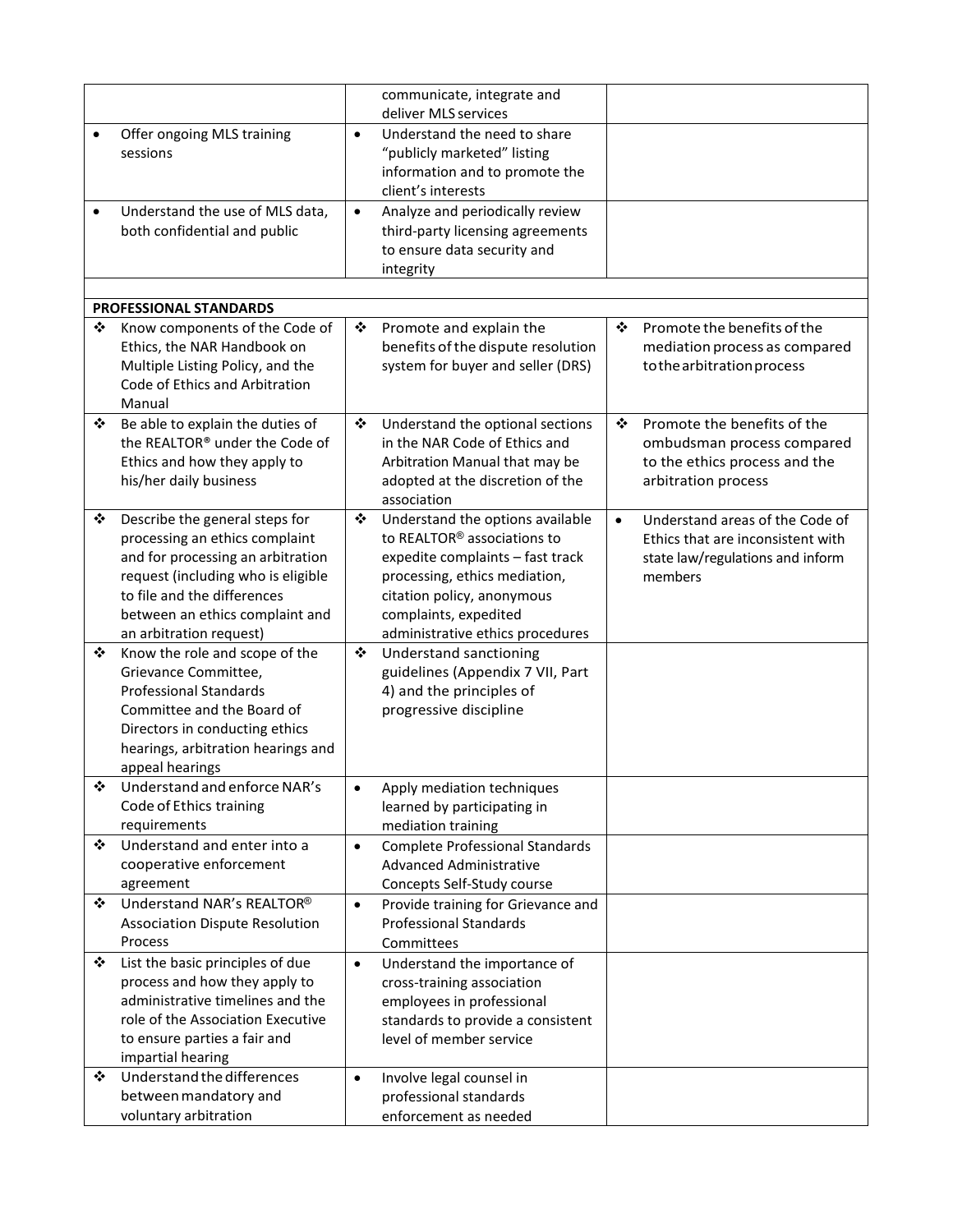| $\ddot{\cdot}$ | Know the elements of an ethics       |  |
|----------------|--------------------------------------|--|
|                | decision including: (1) clearly      |  |
|                | articulated findings of facts that   |  |
|                | support the conclusion and are       |  |
|                | reasonably applicable to the cited   |  |
|                | articles (2) progressive discipline  |  |
|                |                                      |  |
|                | and (3) use Declaratory Relief       |  |
|                | when appropriate                     |  |
| ❖              | Understand what a REALTOR $^{\circ}$ |  |
|                | association may publish about a      |  |
|                | member found in violation of the     |  |
|                | Code of Ethics                       |  |
| ❖              | Promote and explain the              |  |
|                | benefits of mediation                |  |
| ❖              | Promote and explain the              |  |
|                | benefits of the ombudsman            |  |
|                | service                              |  |
| ❖              | Understand both employee and         |  |
|                | member roles in the observance       |  |
|                | of confidentiality                   |  |
| ❖              | Understand who must be               |  |
|                |                                      |  |
|                | disqualified/excused from any        |  |
|                | tribunal considering a               |  |
|                | professional standards matter        |  |
| ❖              | Understand the NAR Core              |  |
|                | Standards that apply to              |  |
|                | professional standards               |  |
| ❖              | Understand the relationship          |  |
|                | between REALTORS <sup>®</sup> on the |  |
|                | various tribunals, and their roles   |  |
|                | compared to the AEs in the           |  |
|                | professional standards process       |  |
|                |                                      |  |
| $\bullet$      | Complete state and NAR               |  |
|                | professional standards training,     |  |
|                | such as the Certified Professional   |  |
|                | Standards Administrator Course;      |  |
|                | stay up to date with changes to      |  |
|                | PS procedures and policies.          |  |
|                | Where possible complete state or     |  |
|                | regional training, if available and, |  |
|                | if a NAR Certified PS                |  |
|                | Administrator                        |  |
| $\bullet$      | Ensure that the members of the       |  |
|                | <b>Professional Standards</b>        |  |
|                | Committee understand the basic       |  |
|                | definition of procuring cause        |  |
| $\bullet$      | Review the Code of Ethics and        |  |
|                | Arbitration Manual (CEAM) with       |  |
|                | the members of the Professional      |  |
|                | Standards Committee and              |  |
|                | acknowledge any conflicts with       |  |
|                | state law                            |  |
| $\bullet$      | Promote an environment of            |  |
|                | camaraderie among competitors        |  |
|                |                                      |  |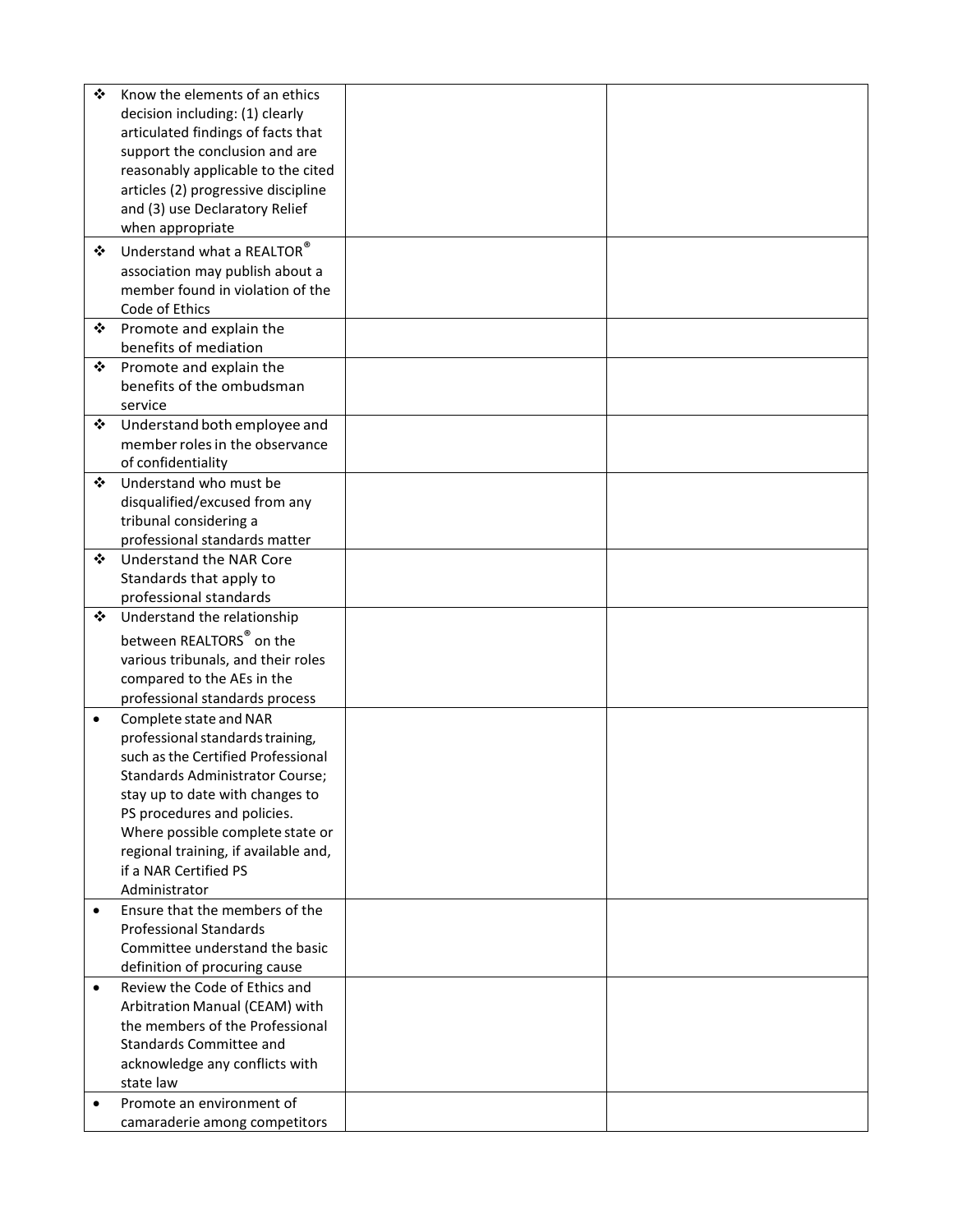| Promote the professional<br>$\bullet$<br>standards process as an equitable<br>means of dispute resolution and<br>to promote professionalism<br><b>FOSTER EFFECTIVE INTERPERSONAL RELATIONSHIPS</b><br>develop effective coalitions.<br><b>ADMINISTRATIVE LEVEL</b><br>Build an internal and external network<br>of professional resources for the<br>association. | Demonstrate the ability to accomplish objectives through effective relationships and partnerships with a variety of<br>internal and external constituencies and coalitions; integrate social, organization, and technological considerations to<br>implement the most effective structures and processes; effectively manage and work with staff and volunteers and to<br><b>MANAGEMENT LEVEL</b><br>Plan and implement alliances and<br>partnerships in the community;<br>become a credible source for real<br>estate issues in the community. | <b>LEADERSHIP LEVEL</b><br>Take the lead in developing strategic<br>alliance relationships - coordinate<br>efforts, build coalitions, seek out a<br>leadership role at NAR; shape and<br>develop future leaders; serve as a                                                                                                  |
|-------------------------------------------------------------------------------------------------------------------------------------------------------------------------------------------------------------------------------------------------------------------------------------------------------------------------------------------------------------------|-------------------------------------------------------------------------------------------------------------------------------------------------------------------------------------------------------------------------------------------------------------------------------------------------------------------------------------------------------------------------------------------------------------------------------------------------------------------------------------------------------------------------------------------------|------------------------------------------------------------------------------------------------------------------------------------------------------------------------------------------------------------------------------------------------------------------------------------------------------------------------------|
|                                                                                                                                                                                                                                                                                                                                                                   |                                                                                                                                                                                                                                                                                                                                                                                                                                                                                                                                                 | mentor.                                                                                                                                                                                                                                                                                                                      |
| <b>WORKING WITH EXTERNAL ORGANIZATIONS</b>                                                                                                                                                                                                                                                                                                                        |                                                                                                                                                                                                                                                                                                                                                                                                                                                                                                                                                 |                                                                                                                                                                                                                                                                                                                              |
| ❖<br>Identify and use NAR grants<br>(Smart Growth Action Grants,<br><b>Commercial Innovation Grants,</b><br>Diversity Initiative Grants,<br>Placemaking Grants, etc.)                                                                                                                                                                                             | Encourage and foster<br>$\bullet$<br>partnerships with other local real<br>estate industry groups (e.g.,<br>Homebuilders Association,<br>Mortgage Bankers Association,<br>local bar association, commercial<br>real estate groups, chambers of<br>commerce, community building<br>and economic development<br>groups, local colleges, technical<br>schools, county and city<br>commissioners, local school<br>systems, local elected officials,<br>service clubs)                                                                               | Encourage and foster<br>$\bullet$<br>partnerships toward shared goals<br>with the local chapters of other<br>real estate associations (e.g.,<br>AREAA, NAHREP, NAREB, FIABCI)                                                                                                                                                |
| Encourage and foster<br>$\bullet$<br>partnerships within the REALTOR®<br>family - with NAR, the state<br>association, and other local<br>REALTOR® associations such as<br>YPN, Equal Opportunity-Cultural<br>Diversity, Green-Smart Growth,<br>$etc.$ )<br>Develop a planning document for<br>$\bullet$                                                           | $\bullet$<br>Identify the value for members in<br>participating in these<br>partnerships<br>Become involved in relevant NAR<br>$\bullet$                                                                                                                                                                                                                                                                                                                                                                                                        | Encourage and foster<br>$\bullet$<br>partnerships with business<br>specialties - (CCIM, Global, Resort<br>& Second Home, Appraisal,<br>Auction, Association<br>Management, Brokers, Buyer<br>Representative, Green, Short<br>Sales and Foreclosures, Senior<br>Market, Land<br>Provide networking opportunities<br>$\bullet$ |
| collaborative efforts with other<br>organizations using collaboration<br>planning tools                                                                                                                                                                                                                                                                           | and state committees                                                                                                                                                                                                                                                                                                                                                                                                                                                                                                                            | among groups to share mutual<br>knowledge and information                                                                                                                                                                                                                                                                    |
| Share results of collaborations<br>$\bullet$                                                                                                                                                                                                                                                                                                                      |                                                                                                                                                                                                                                                                                                                                                                                                                                                                                                                                                 | Become a leader by chairing NAR<br>$\bullet$                                                                                                                                                                                                                                                                                 |
| with leadership and membership<br>Understand how collaboration<br>$\bullet$<br>with external organizations meets<br>the goals and expectations of<br><b>NAR Core Standards</b>                                                                                                                                                                                    |                                                                                                                                                                                                                                                                                                                                                                                                                                                                                                                                                 | committees and work groups<br>Consider partnerships such as:<br>$\bullet$<br>Combining statistics press<br>releases with mortgage<br>bankers, home builders, and<br>commercial brokers<br>Working with local bar<br>$\bullet$<br>associations on forms and<br>training for members                                           |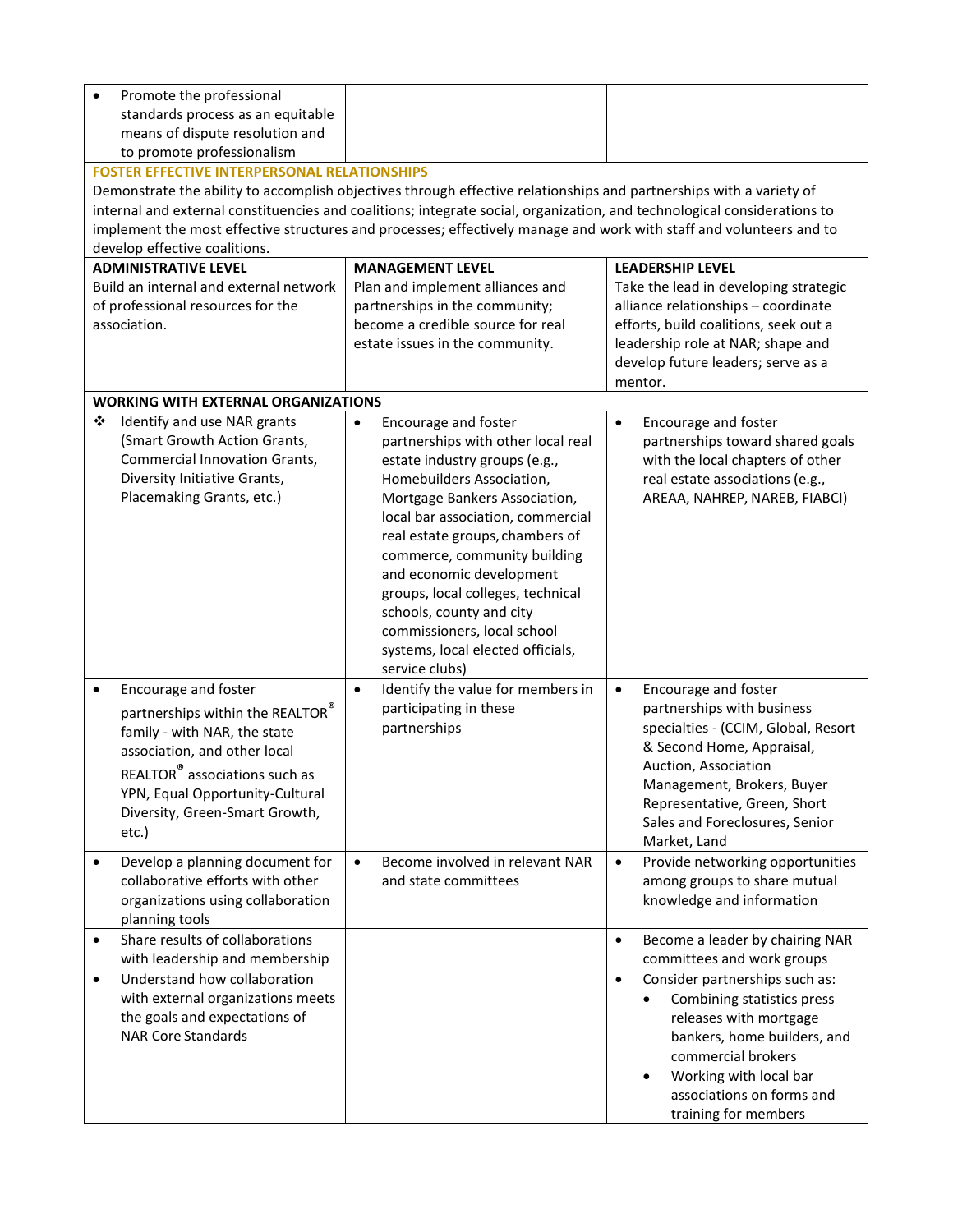|           |                                                                                                                                                    |           |                                                                                                                                                      |           | $\bullet$                                                                                                                                                                                                                                                                                                                                                                                                                                                                                                                                                                                                                                                                                                                 |
|-----------|----------------------------------------------------------------------------------------------------------------------------------------------------|-----------|------------------------------------------------------------------------------------------------------------------------------------------------------|-----------|---------------------------------------------------------------------------------------------------------------------------------------------------------------------------------------------------------------------------------------------------------------------------------------------------------------------------------------------------------------------------------------------------------------------------------------------------------------------------------------------------------------------------------------------------------------------------------------------------------------------------------------------------------------------------------------------------------------------------|
|           |                                                                                                                                                    |           |                                                                                                                                                      |           | Sharing networking events to<br>introduce members to the<br>leadership of external<br>organizations.<br>Getting association<br>committees involved with<br>external organizations as<br>appropriate (i.e., Young<br><b>REALTORS® Network could</b><br>be working with a local<br>Young Professionals<br>Network; Legislative<br>Advocacy Committee could<br>be working with the Chamber<br>or business groups on shared<br>legislative priorities;<br>Professional<br>Development/Education<br>Committee could be<br>partnering with local high<br>schools, colleges or technical<br>schools to share knowledge<br>on the real estate industry<br>and the benefits of home<br>ownership)<br>Identify instructors to teach |
|           |                                                                                                                                                    |           |                                                                                                                                                      |           | certain topics to members                                                                                                                                                                                                                                                                                                                                                                                                                                                                                                                                                                                                                                                                                                 |
|           | <b>WORKING WITH VOLUNTEERS</b>                                                                                                                     |           |                                                                                                                                                      |           |                                                                                                                                                                                                                                                                                                                                                                                                                                                                                                                                                                                                                                                                                                                           |
| ❖         | Understand the role of                                                                                                                             | ❖         | Develop programs to recruit,                                                                                                                         | ❖         | Understand, and accommodate                                                                                                                                                                                                                                                                                                                                                                                                                                                                                                                                                                                                                                                                                               |
|           | leadership, volunteers and staff                                                                                                                   |           | recognize, and retain volunteers                                                                                                                     |           | different leadership styles,<br>personality types, generational<br>and motivational preferences                                                                                                                                                                                                                                                                                                                                                                                                                                                                                                                                                                                                                           |
| ❖         | Understand the differences<br>between committees, and task<br>forces/work groups                                                                   | ❖         | Understand and accommodate<br>volunteers' generational and<br>motivational preferences                                                               | $\bullet$ | Develop an inclusive leadership<br>recruitment program that reflects<br>the diverse makeup of an<br>association's geographic area and<br>membership                                                                                                                                                                                                                                                                                                                                                                                                                                                                                                                                                                       |
| ❖         | Implement an annual call for<br>volunteer leaders                                                                                                  | ❖         | Provide access to a leadership<br>training program that ensures<br>the most qualified individuals<br>are leading officer and director<br>orientation | $\bullet$ | Identify member candidates for<br>state and national leadership<br>training programs or academies                                                                                                                                                                                                                                                                                                                                                                                                                                                                                                                                                                                                                         |
| ❖         | Identify training and other<br>opportunities for volunteers to<br>develop their leadership skills                                                  | $\bullet$ | Determine the necessary<br>competencies and experience<br>needed to be an association<br>officer/leader                                              | $\bullet$ | Mentor and promote outstanding<br>volunteers for higher positions<br>within the REALTOR® family                                                                                                                                                                                                                                                                                                                                                                                                                                                                                                                                                                                                                           |
| ❖         | Provide access to training and<br>develop effective committee and<br>work group leaders                                                            | $\bullet$ | Develop systems to ensure<br>successful volunteer/ staff<br>collaboration                                                                            | $\bullet$ | Align volunteer input with the<br>needs and goals of the<br>association                                                                                                                                                                                                                                                                                                                                                                                                                                                                                                                                                                                                                                                   |
| $\bullet$ | Ensure that volunteer leaders<br>have a detailed understanding of<br>association policies and that they<br>are in compliance with such<br>policies | $\bullet$ | Partner with leaders to craft work<br>plans to achieve association goals<br>that include strategic plans                                             |           |                                                                                                                                                                                                                                                                                                                                                                                                                                                                                                                                                                                                                                                                                                                           |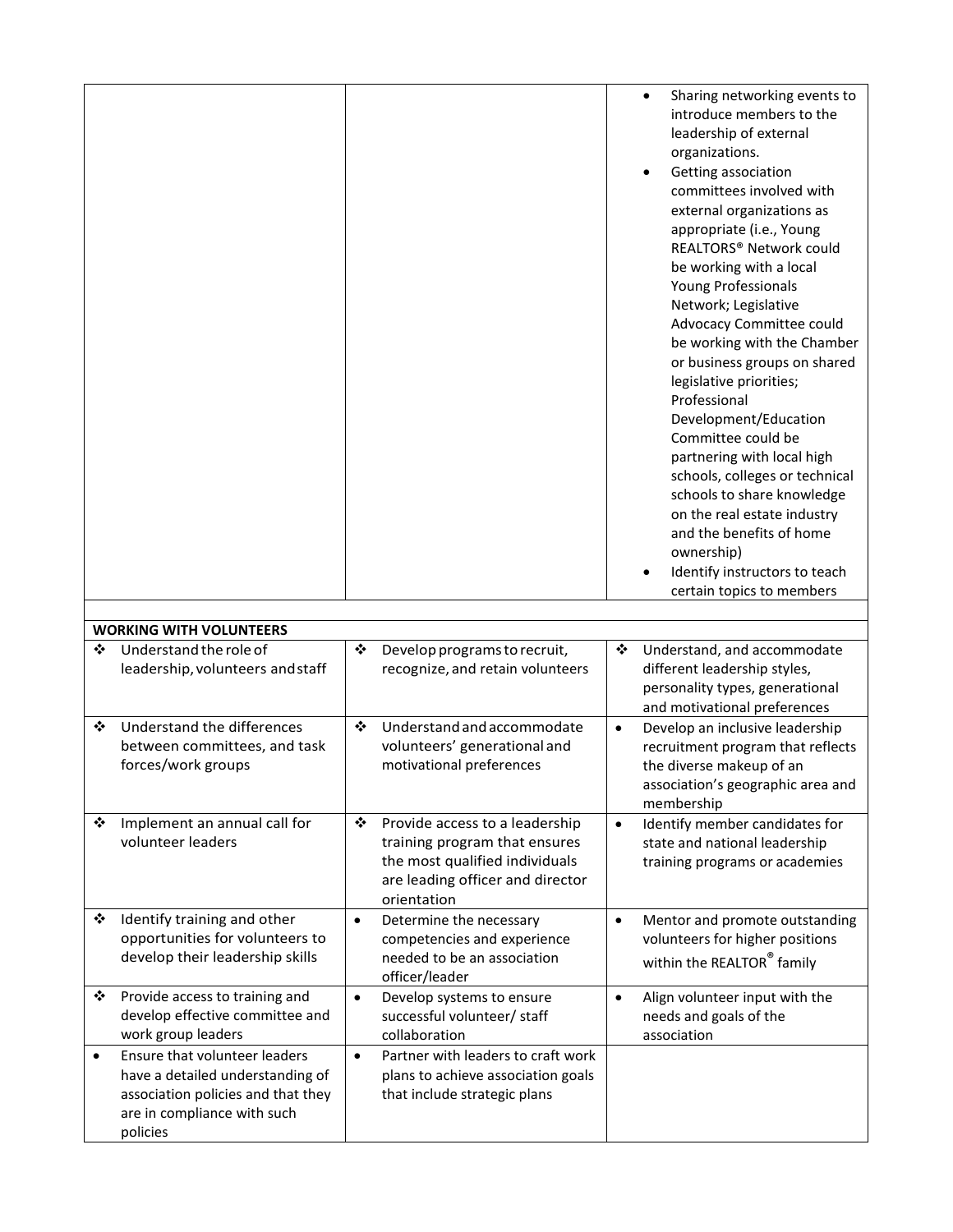| Recognize volunteer efforts                                                                                                                                                                            | Anticipate and implement<br>$\bullet$<br>measures to ensure leadership<br>continuity                                                                                                                                                                                             |                                                                                                                                                                        |
|--------------------------------------------------------------------------------------------------------------------------------------------------------------------------------------------------------|----------------------------------------------------------------------------------------------------------------------------------------------------------------------------------------------------------------------------------------------------------------------------------|------------------------------------------------------------------------------------------------------------------------------------------------------------------------|
| Educate volunteers on how to act<br>$\bullet$<br>in the best interest of the<br>association                                                                                                            |                                                                                                                                                                                                                                                                                  |                                                                                                                                                                        |
| Obtain feedback from volunteers<br>$\bullet$<br>regarding their experiences and<br>use the feedback to enhance<br>future interactions                                                                  |                                                                                                                                                                                                                                                                                  |                                                                                                                                                                        |
| Train volunteers how to act in<br>$\bullet$<br>best interest of the organization                                                                                                                       |                                                                                                                                                                                                                                                                                  |                                                                                                                                                                        |
| Foster relationships of trust and<br>$\bullet$<br>inclusiveness between members<br>and staff                                                                                                           |                                                                                                                                                                                                                                                                                  |                                                                                                                                                                        |
| <b>UNDERSTAND REAL ESTATE ISSUES AND TRENDS</b><br>transaction; analyze and affect the impact of issues and trends in the industry.                                                                    | Understand the diverse issues that foster a successful real estate operation, as well as the forces that are shaping the<br>industry; manage thee changes to ensure an environment that puts the REALTOR® at the center of every real estate                                     |                                                                                                                                                                        |
| <b>ADMINISTRATIVE LEVEL</b><br>Possess a basic understanding of the<br>real estate industry - functions of an<br>agent, broker, firm; understand<br>members and their business in your<br>market area. | <b>MANAGEMENT LEVEL</b><br>Develop a working knowledge of real<br>estate license laws and real estate<br>firm operations; focus more on the<br>industry and industry trends; develop<br>working relationships with your<br>organization's internal and external<br>constituents. | <b>LEADERSHIP LEVEL</b><br>Identify critical issues and trends<br>before they impact the members;<br>build trust and confidence in the<br>association and its members. |
| DIVERSITY, EQUITY AND INCLUSION                                                                                                                                                                        |                                                                                                                                                                                                                                                                                  |                                                                                                                                                                        |
| Be knowledgeable about the<br>❖<br>many types of diversity (age,<br>gender, racial and ethnic<br>background, etc.) in local<br>markets, in the membership and<br>in association leadership             | Communicate demographic<br>❖<br>trends, statistics, the value of<br>inclusion, and ideas to the<br>membership and leadership                                                                                                                                                     | Promote coalition building in the<br>$\bullet$<br>real estate industry, including<br>internal and external partners                                                    |
| ❖<br>Identify the purposes of NAR's<br>Leading with Diversity workshop<br>and Diversity Grants                                                                                                         | ❖<br>Identify and promote community<br>outreach programs, leadership<br>development programs, and<br>mentoring programs for diversity                                                                                                                                            |                                                                                                                                                                        |
| Understand and communicate<br>❖<br>the importance of meeting the<br>association's goals of structuring<br>the Directors/committees to be<br>inclusive and reflect the diverse<br>membership            | Identify sources of information on<br>$\bullet$<br>local and state association global<br>business councils and local<br>chapters of multicultural real<br>estate organizations and how to<br>work with each                                                                      |                                                                                                                                                                        |
| Identify sources of information on<br>$\bullet$<br>demographics in the community,<br>the market, and the membership,<br>and general trends in the industry                                             |                                                                                                                                                                                                                                                                                  |                                                                                                                                                                        |
| Identify potential leaders<br>$\bullet$<br>representing diverse cultures,<br>experiences and demographics,<br>remembering to look at any local<br>multi-cultural organizations                         |                                                                                                                                                                                                                                                                                  |                                                                                                                                                                        |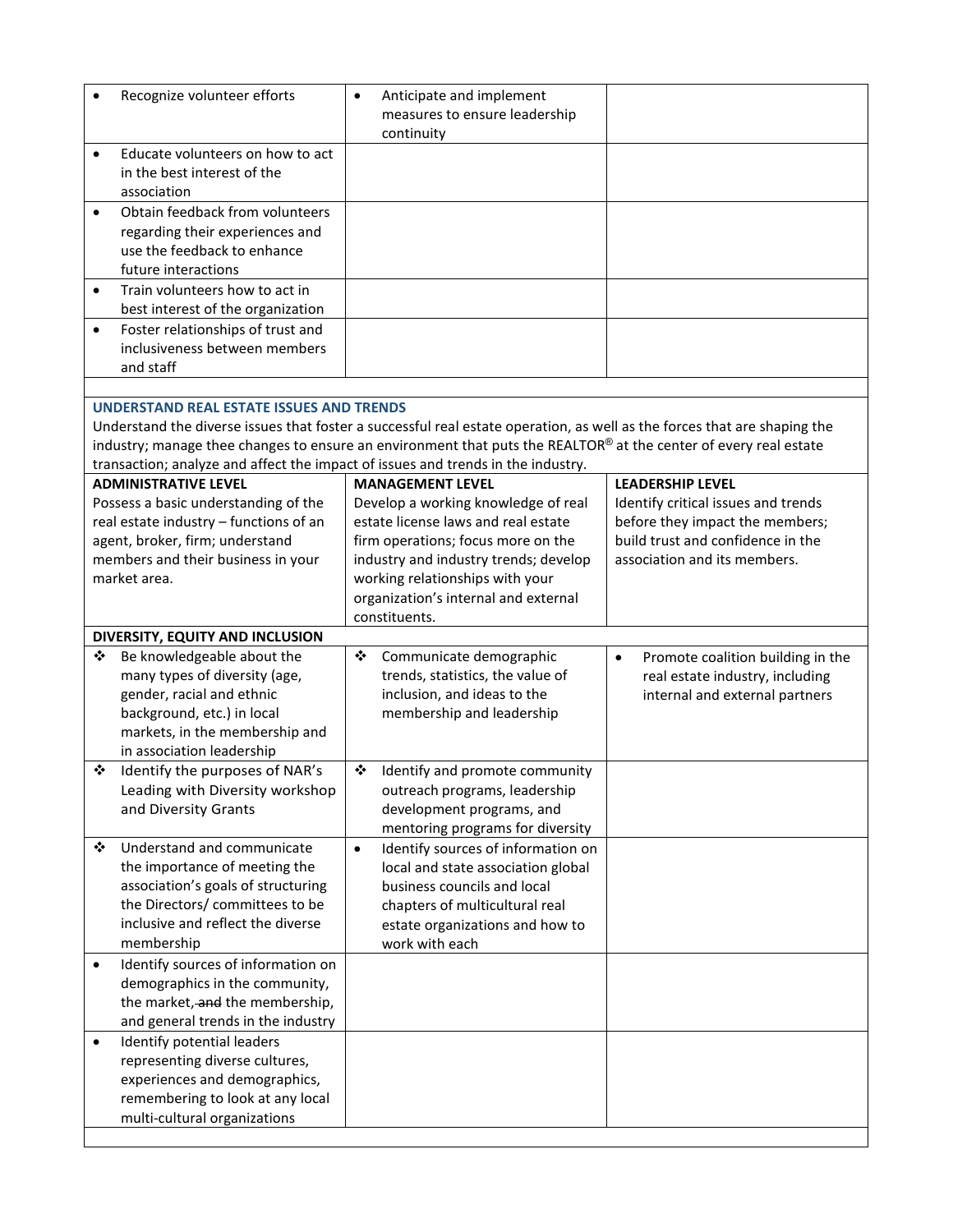|           | <b>FAIR HOUSING</b>                                                                                                                                                                      |           |                                                                                                                        |           |                                                                                                                                                 |
|-----------|------------------------------------------------------------------------------------------------------------------------------------------------------------------------------------------|-----------|------------------------------------------------------------------------------------------------------------------------|-----------|-------------------------------------------------------------------------------------------------------------------------------------------------|
| ❖         | Be knowledgeable about federal,<br>state, and local fair housing laws,<br>types of potential violations and<br>the consequences, and where<br>complaints may be filed                    | ❖         | Incorporate fair housing issues<br>into education programs                                                             | $\bullet$ | Develop coalitions and working<br>relationships with key community<br>organizations, leaders, and<br>multicultural real estate<br>organizations |
| ❖         | Understand the importance of<br>and the application of Article 10<br>of the Code of Ethics                                                                                               | $\bullet$ | Develop or provide fair housing<br>programs and forums for<br>consumer education and other<br>public venues            |           |                                                                                                                                                 |
| ❖         | Promote the principles of fair<br>housing                                                                                                                                                | $\bullet$ | Understand the association's role<br>in promoting leadership on fair<br>housing practices                              |           |                                                                                                                                                 |
| ❖         | Develop regular fair housing<br>communications to members                                                                                                                                |           |                                                                                                                        |           |                                                                                                                                                 |
| ❖         | Be familiar with NAR fair housing<br>resources and grant opportunities<br>to support local initiatives                                                                                   |           |                                                                                                                        |           |                                                                                                                                                 |
| ❖         | Understand how fair housing<br>laws, including those relating to<br>advertising, are enforced in the<br>community                                                                        |           |                                                                                                                        |           |                                                                                                                                                 |
| ❖         | Educate members on fair housing<br>testing and its implications                                                                                                                          |           |                                                                                                                        |           |                                                                                                                                                 |
| $\bullet$ | Locate and become familiar with<br>available fair housing materials<br>provided by the REALTOR®<br>organization and local and state<br>fair housing groups for members<br>and the public |           |                                                                                                                        |           |                                                                                                                                                 |
|           |                                                                                                                                                                                          |           |                                                                                                                        |           |                                                                                                                                                 |
|           | <b>GENERAL REAL ESTATE PRACTICES</b>                                                                                                                                                     |           |                                                                                                                        |           |                                                                                                                                                 |
| ❖         | Know the basics of real estate<br>contract law                                                                                                                                           | ❖         | Be knowledgeable of real estate<br>office employment issues                                                            | $\bullet$ | Promote the association as the<br>preferred forum for seeking<br>solutions to common industry<br>challenges                                     |
| ❖         | Understand license law and<br>regulations; identify agencies<br>that regulate licensees                                                                                                  | ❖         | Understand broker/agent<br>relationships                                                                               | $\bullet$ | Be recognized as the source for<br>general real estate information in<br>the community                                                          |
| ❖         | Understand the liabilities<br>inherent in real estate activities<br>(e.g., misrepresentation,<br>negligence)                                                                             | $\bullet$ | Understand ancillary services<br>(e.g., mortgage, title)                                                               | $\bullet$ | Identify the impact of internal<br>and external issues and trends on<br>the business of broker/owners<br>and agents                             |
| ❖         | Be knowledgeable of disclosure<br>requirements and related<br>documentations to reduce<br>liability (e.g., Megan's Law,<br>stigmas)                                                      | $\bullet$ | Understand the rules governing<br>personal assistants                                                                  |           |                                                                                                                                                 |
| ❖         | Understand basic listing/sales<br>procedures, and terminology                                                                                                                            | $\bullet$ | Understand fiduciary and non-<br>fiduciary roles and responsibilities<br>of licensees in facilitating a<br>transaction |           |                                                                                                                                                 |
| ❖         | Describe the difference<br>between Exclusive Right to Sell                                                                                                                               |           |                                                                                                                        |           |                                                                                                                                                 |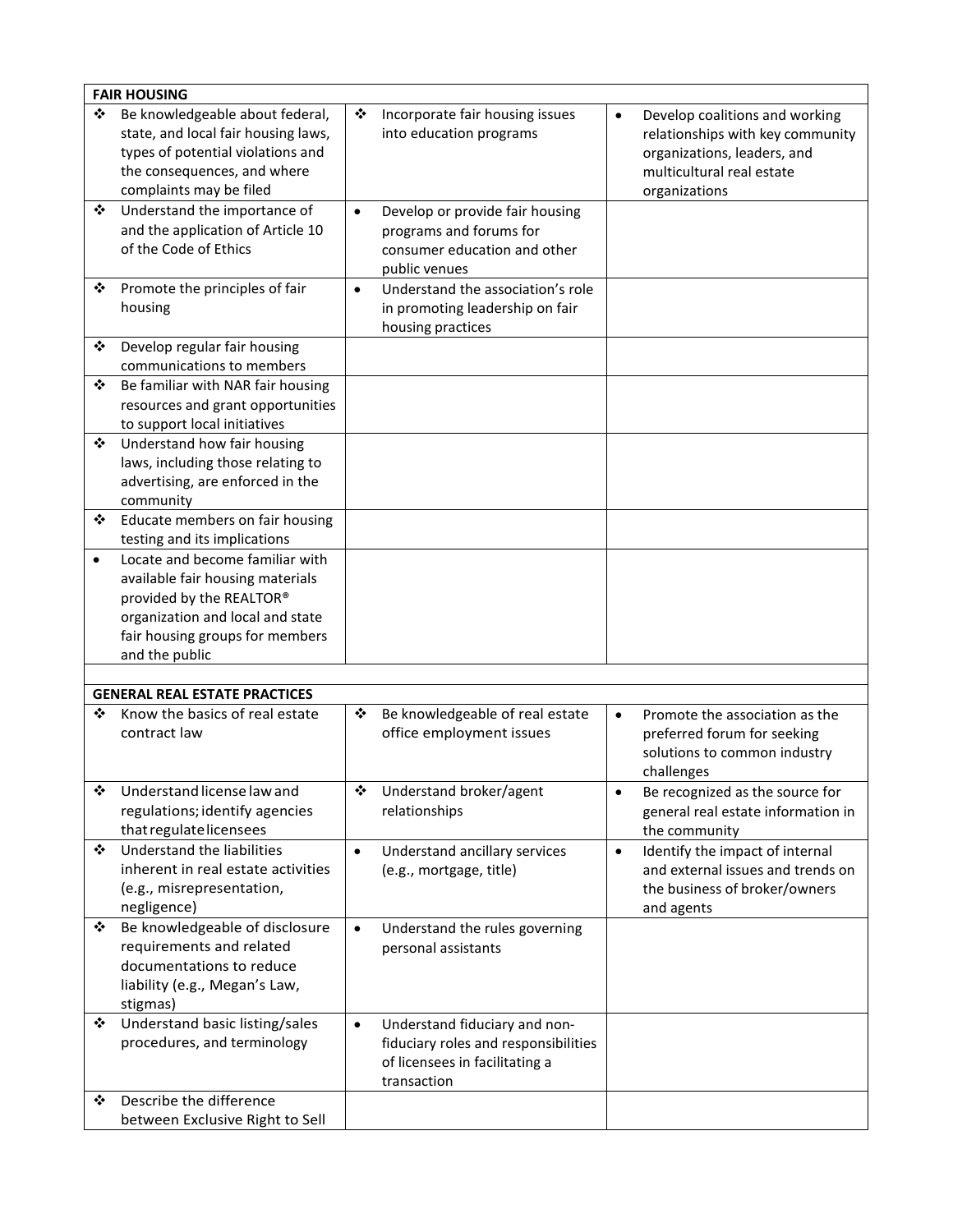|           | and Exclusive Agency               |           |                                    |           |                                     |
|-----------|------------------------------------|-----------|------------------------------------|-----------|-------------------------------------|
|           | agreements                         |           |                                    |           |                                     |
| ❖         | Understand independent             |           |                                    |           |                                     |
|           | contractor status and brokerage    |           |                                    |           |                                     |
|           | models                             |           |                                    |           |                                     |
| ❖         | Have a basic understanding of      |           |                                    |           |                                     |
|           | agency, agency relationships and   |           |                                    |           |                                     |
|           | agency disclosures                 |           |                                    |           |                                     |
| ❖         | Have a general understanding of    |           |                                    |           |                                     |
|           | basic real estate forms,           |           |                                    |           |                                     |
|           | particularly those offered by the  |           |                                    |           |                                     |
|           | local and state associations and   |           |                                    |           |                                     |
|           | ensure forms are regularly         |           |                                    |           |                                     |
|           | updated                            |           |                                    |           |                                     |
| ❖         | Have a general understanding of    |           |                                    |           |                                     |
|           |                                    |           |                                    |           |                                     |
|           | TRID (TILA/RESPA Integrated        |           |                                    |           |                                     |
|           | Disclosures)                       |           |                                    |           |                                     |
| ❖         | Identify NAR resources for         |           |                                    |           |                                     |
|           | brokers                            |           |                                    |           |                                     |
| ❖         | Be knowledgeable of record-        |           |                                    |           |                                     |
|           | keeping requirements for real      |           |                                    |           |                                     |
|           | estate practitioners               |           |                                    |           |                                     |
| ❖         | Understand privacy laws (Do-Not-   |           |                                    |           |                                     |
|           | Call/Fax, Can Spam, etc.) as they  |           |                                    |           |                                     |
|           | pertain to real estate             |           |                                    |           |                                     |
| $\bullet$ | Be knowledgeable of all            |           |                                    |           |                                     |
|           | continuing education               |           |                                    |           |                                     |
|           | requirements and resources for     |           |                                    |           |                                     |
|           | real estate practitioners          |           |                                    |           |                                     |
|           |                                    |           |                                    |           |                                     |
|           | <b>GLOBAL</b>                      |           |                                    |           |                                     |
| ❖         | Be knowledgeable about the         | ❖         | Raise awareness of NAR Global      | ❖         | Understand your role as a leader    |
|           | cultural diversity (racial and     |           | Programs and services to share     |           | in connecting your association      |
|           | ethnic background, languages       |           | with members in addition to        |           | with economic development           |
|           | spoken, etc.) within the local     |           | awareness of the Global            |           | groups or local government          |
|           | market in the membership and in    |           | Achievement Program                |           | entities to be sure the real estate |
|           | association leadership             |           |                                    |           | industry is part of the larger      |
|           |                                    |           |                                    |           | discussions on foreign direct       |
|           |                                    |           |                                    |           |                                     |
|           |                                    |           |                                    |           | investment opportunities in your    |
|           |                                    | ❖         |                                    |           | state                               |
|           | Identify sources of information on |           | Identify and promote community     | $\bullet$ | Promote coalition building in the   |
|           | global investment research         |           | outreach programs, leadership      |           | real estate industry, including     |
|           |                                    |           | development programs, and          |           | internal and external partners      |
|           |                                    |           | mentoring programs for global      |           |                                     |
|           | Be knowledgeable about available   | $\bullet$ | Identify sources of information on |           |                                     |
|           | global education                   |           | local and state association global |           |                                     |
|           |                                    |           | business councils and local        |           |                                     |
|           |                                    |           | chapters of multicultural and      |           |                                     |
|           |                                    |           |                                    |           |                                     |
|           |                                    |           | global real estate organizations   |           |                                     |
|           |                                    |           | and how to work with each          |           |                                     |
|           |                                    | $\bullet$ | Identify and promote community     |           |                                     |
|           |                                    |           | outreach programs, leadership      |           |                                     |
|           |                                    |           | development programs, and          |           |                                     |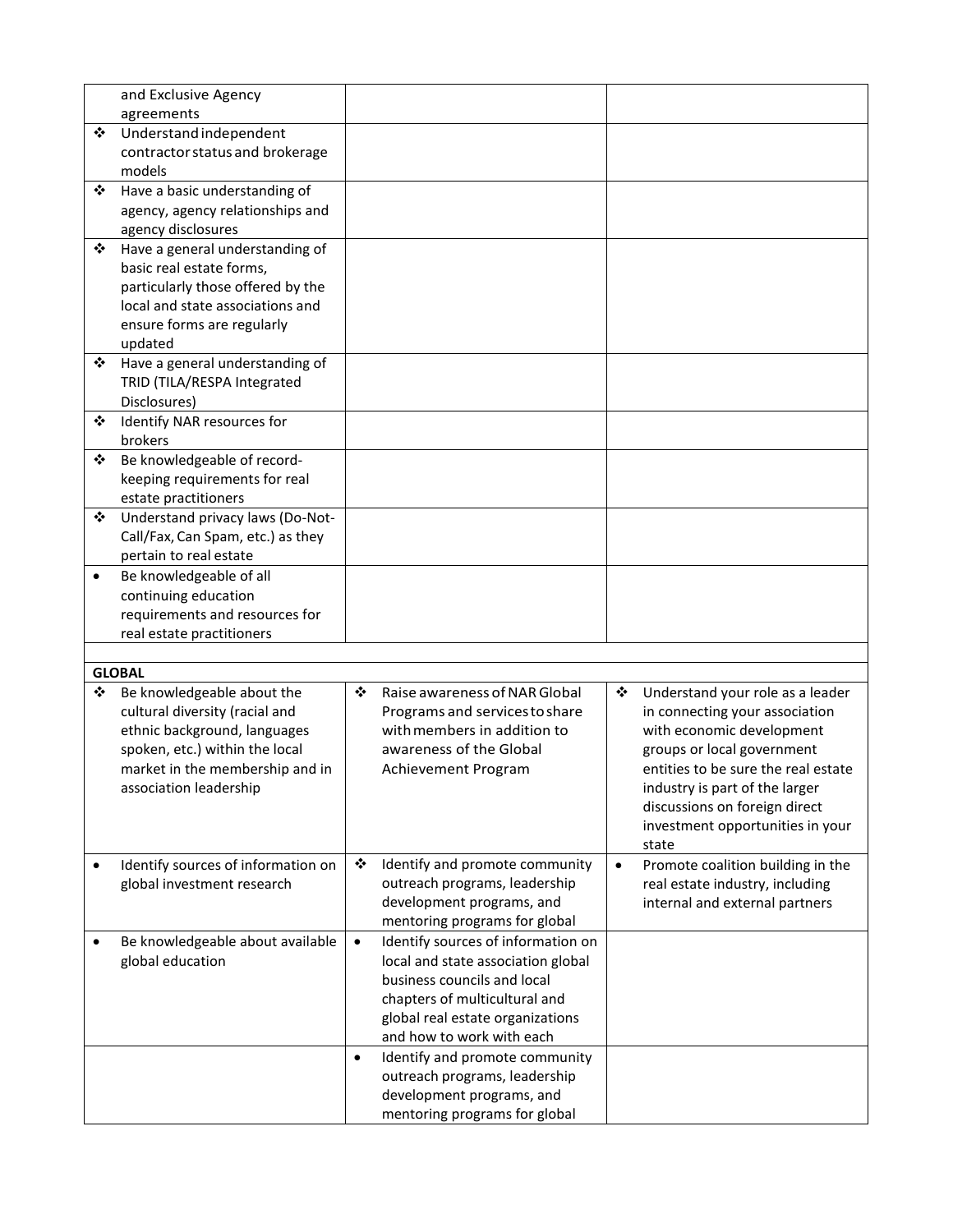|           |                                                                                                                                                                                                                                         | $\bullet$ | Communicate global trends,<br>statistics, and ideas to the<br>membership and leadership                                                                                                                   |           |                                                                                                                                                                                                                                                                                                                                      |
|-----------|-----------------------------------------------------------------------------------------------------------------------------------------------------------------------------------------------------------------------------------------|-----------|-----------------------------------------------------------------------------------------------------------------------------------------------------------------------------------------------------------|-----------|--------------------------------------------------------------------------------------------------------------------------------------------------------------------------------------------------------------------------------------------------------------------------------------------------------------------------------------|
|           |                                                                                                                                                                                                                                         |           |                                                                                                                                                                                                           |           |                                                                                                                                                                                                                                                                                                                                      |
| ❖         | <b>REAL ESTATE ISSUES AND TRENDS</b><br>Work with leadership and<br>volunteers to identify the<br>industry's major member/broker<br>liability issues                                                                                    | ❖         | Have a working knowledge of the<br>basic economics of prevailing real<br>estate brokerage business models<br>(e.g., split commission, 100%<br>commission, limited service) and<br>their impact on members | ❖         | Identify, evaluate and develop<br>action plans to address emerging<br>real estate issues and trends                                                                                                                                                                                                                                  |
| ❖         | Understand the day-to-day<br>operations of real estate<br>practitioners                                                                                                                                                                 | ❖         | Understand trends affecting the<br>transfer and ownership of real<br>estate; this includes funding,<br>document processing, title and<br>escrow, and taxes                                                | ❖         | Understand how the rapid<br>evolution of technology impacts<br>deliverables (products and<br>services) of associations and MLSs                                                                                                                                                                                                      |
| ❖         | Understand the types of<br>government regulation impacting<br>real estate brokerage, licensing<br>and educational requirements                                                                                                          | ❖         | Understand regulations affecting<br>the ownership and transfer of<br>real estate, fair housing, and<br>diversity                                                                                          | ❖         | Stay informed about social,<br>political, technology and<br>demographic trends and how<br>those trends affect the real estate<br>market and the business activity<br>of members                                                                                                                                                      |
| $\bullet$ | Be aware of business issues<br>affecting brokers and agents,<br>including safety, data privacy, etc.                                                                                                                                    | $\bullet$ | Understand the dynamics of<br>competing interests in the<br>brokerage business and their<br>impact on the association                                                                                     | ❖         | Develop a leadership pipeline<br>that accommodates changing<br>member demographics and real<br>estate business trends                                                                                                                                                                                                                |
| $\bullet$ | Recognize and respond to trends<br>in association management, such<br>as membership increases/<br>decrease, membership demands,<br>communication trends, service<br>trends, dues and pricing<br>structures, and related<br>demographics | $\bullet$ | Understand the current<br>regulatory and legislative<br>environment and how changes in<br>major regulations or laws could<br>affect the real estate industry                                              | ❖         | Analyze the impact of changing<br>consumer demands and<br>demographics and provide<br>direction to members and the<br>association                                                                                                                                                                                                    |
| $\bullet$ | Provide/develop safety education<br>programming for association<br>members                                                                                                                                                              | $\bullet$ | Effectively communicate relevant<br>information about the economic<br>and policy environment to<br>members                                                                                                | ❖         | Be knowledgeable about<br>consumer demands and trends<br>affecting the real estate<br>transaction, including competitive<br>entities and services to<br>REALTORS <sup>®</sup> , such as FSBOs, third<br>party aggregators, syndication,<br>energy and green, MLS services<br>and potential replacements, and<br>related technologies |
|           | Be familiar with paperless<br>transactions and their impact on<br>the real estate industry                                                                                                                                              | $\bullet$ | Identify collaborative<br>opportunities to effectively and<br>efficiently serve members in the<br>communities where they live,<br>work, and play                                                          | $\bullet$ | Develop methodologies to<br>anticipate changes or possible<br>changes to the economy and the<br>regulatory and legislative<br>environment that could impact<br>the business of real estate                                                                                                                                           |
|           |                                                                                                                                                                                                                                         |           |                                                                                                                                                                                                           | $\bullet$ | Work with volunteer and<br>community leadership to<br>understand the economic and<br>political nuances of local<br>communities; establish the                                                                                                                                                                                        |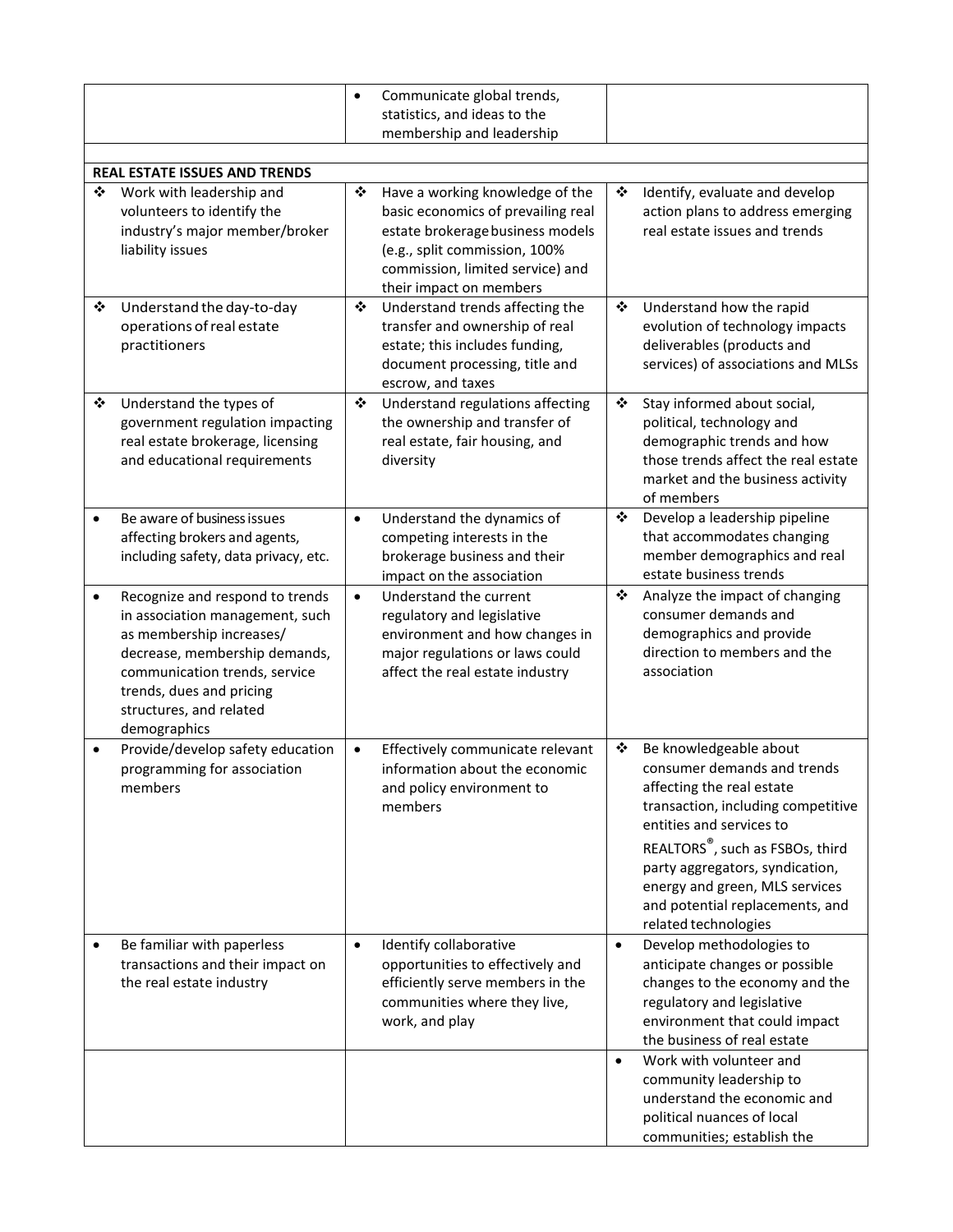|                                         |                                                                                                                   | association as a strategic resource         |  |
|-----------------------------------------|-------------------------------------------------------------------------------------------------------------------|---------------------------------------------|--|
|                                         |                                                                                                                   | and a champion of                           |  |
|                                         |                                                                                                                   | support/change                              |  |
|                                         |                                                                                                                   | Assess and forecast the<br>$\bullet$        |  |
|                                         |                                                                                                                   | economy's impact on the real                |  |
|                                         |                                                                                                                   | estate business                             |  |
|                                         |                                                                                                                   | Provide programs to assist and<br>$\bullet$ |  |
|                                         |                                                                                                                   | educate practitioners engaged in            |  |
|                                         |                                                                                                                   | specialty real estate                       |  |
|                                         |                                                                                                                   |                                             |  |
| <b>COMMUNICATE VALUABLE INFORMATION</b> |                                                                                                                   |                                             |  |
|                                         | Identify, acquire, interpret, and communicate valuable information to association members and external audiences; |                                             |  |
|                                         | market programs and services that meet member needs; use knowledge, skills, and technological tools to achieve    |                                             |  |
|                                         | desired results; relate information from outside sources to support members in their day-to-day business.         |                                             |  |
| <b>ADMINISTRATIVE LEVEL</b>             | <b>MANAGEMENT LEVEL</b>                                                                                           | <b>LEADERSHIP LEVEL</b>                     |  |
| Identify appropriate communication      | Identify and analyze valuable                                                                                     | Become a trusted and sought-after           |  |
| channels and use them effectively to    | information, and communicate its                                                                                  | source of valuable information for the      |  |
| gain and disseminate information.       | impact; manage comprehensive public                                                                               | public, the media and affiliated            |  |
|                                         | relations and outreach programs to                                                                                | professionals; master communication         |  |
|                                         | build the association's image in the                                                                              | methods to collect and disseminate          |  |
|                                         | community.                                                                                                        | "knowledge"; develop a                      |  |
|                                         |                                                                                                                   | comprehensive member                        |  |
|                                         |                                                                                                                   | communications program.                     |  |
| <b>COMMUNICATIONS</b>                   |                                                                                                                   |                                             |  |
| Utilize effective listening skills<br>❖ | Ensure staff effectively learns and<br>❖                                                                          | ❖<br>Analyze current online                 |  |
|                                         | uses print, email, web, social                                                                                    | communication channels and                  |  |
|                                         | media, and video communication                                                                                    | develop a comprehensive                     |  |
|                                         | channels                                                                                                          | platform that includes design,              |  |
|                                         |                                                                                                                   | data security, e-commerce                   |  |
|                                         |                                                                                                                   | features, and methods to drive              |  |
|                                         |                                                                                                                   | traffic to the site(s)                      |  |
| ❖<br>Utilize appropriate business       | ❖<br>Understand and adhere to                                                                                     | Research and utilize emerging<br>$\bullet$  |  |
| writing skills for various              | copyright privacy and trademark                                                                                   | communication technologies,                 |  |
| communications, such as scripts,        | laws                                                                                                              | such as mobile and team chat                |  |
| social media posts, speeches,           |                                                                                                                   | applications                                |  |
| blogs and articles                      |                                                                                                                   |                                             |  |
| Ensure president, president-elect<br>❖  | Implement a process to respond<br>❖                                                                               |                                             |  |
| and association staff subscribe to      | to feedback on social media                                                                                       |                                             |  |
| relevant NAR communication              | platforms and other online                                                                                        |                                             |  |
| vehicles, such as newsletters,          | channels                                                                                                          |                                             |  |
| magazines, blogs, podcasts, The         |                                                                                                                   |                                             |  |
| Hub, and social media groups            |                                                                                                                   |                                             |  |
| Effectively communicate<br>$\bullet$    | Work with volunteers to create<br>$\bullet$                                                                       |                                             |  |
| programs, products, services, and       | and implement a communications                                                                                    |                                             |  |
| association initiatives through         | plan, including the process,                                                                                      |                                             |  |
| written, verbal, and multi-media        | frequency, and delivery of                                                                                        |                                             |  |
| or digital channels                     | messages                                                                                                          |                                             |  |
|                                         | Determine and assess the most<br>$\bullet$                                                                        |                                             |  |
|                                         | important messages to                                                                                             |                                             |  |
|                                         | communicate with members, and                                                                                     |                                             |  |
|                                         | the best delivery method for the                                                                                  |                                             |  |
|                                         | message                                                                                                           |                                             |  |
|                                         | Survey membership audiences to<br>$\bullet$                                                                       |                                             |  |
|                                         | determine communication                                                                                           |                                             |  |
|                                         | effectiveness. Capture data                                                                                       |                                             |  |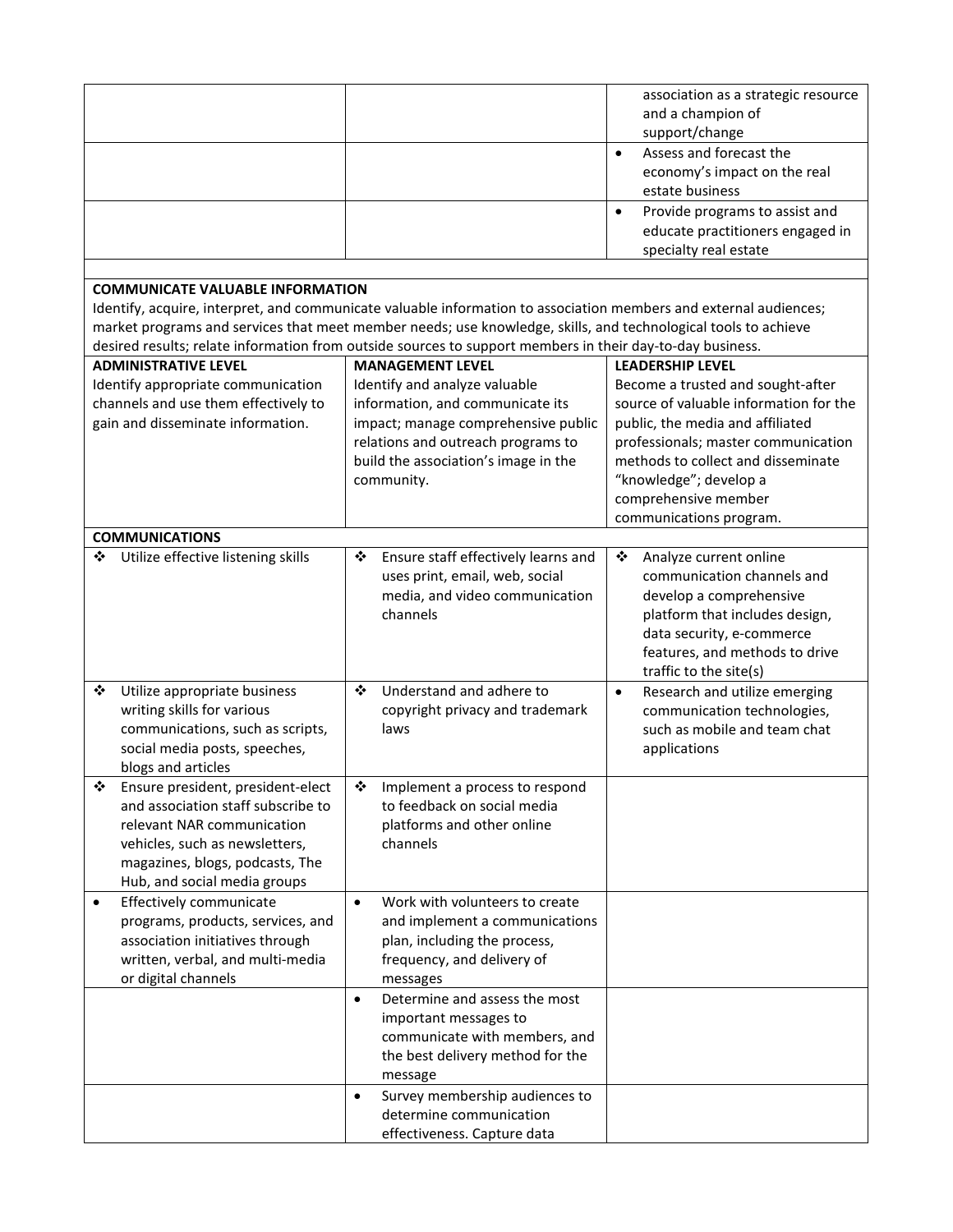|           |                                          |           | related to member inquiries and     |           |                                   |
|-----------|------------------------------------------|-----------|-------------------------------------|-----------|-----------------------------------|
|           |                                          |           | analyze for best communication      |           |                                   |
|           |                                          |           | practices                           |           |                                   |
|           |                                          | $\bullet$ | Seek out public speaking            |           |                                   |
|           |                                          |           | engagements for designated          |           |                                   |
|           |                                          |           | spokespersons to promote the        |           |                                   |
|           |                                          |           | association's value                 |           |                                   |
|           |                                          | $\bullet$ | Ensure an effective                 |           |                                   |
|           |                                          |           | communication platform and          |           |                                   |
|           |                                          |           | policies are in place establishing  |           |                                   |
|           |                                          |           | best practices for social media,    |           |                                   |
|           |                                          |           | text messaging,                     |           |                                   |
|           |                                          |           | videoconferences, etc.              |           |                                   |
|           |                                          |           |                                     |           |                                   |
|           | <b>EDUCATION</b>                         |           |                                     |           |                                   |
| ❖         | Develop and maintain effective           | ❖         | Identify delivery systems and       | ❖         | Conduct education needs           |
|           | education program record                 |           | explore cost-effective sources      |           | assessments based on member       |
|           | keeping and administration               |           |                                     |           | demographics and industry trends  |
| ❖         | Understand and utilize                   | ❖         | Be able to negotiate instructor     | ❖         | Develop the association's overall |
|           | educational resources available          |           | fees and expenses, room rental,     |           | value proposition for education,  |
|           | through the NAR family of                |           | and other costs of providing        |           | and its long-term impact on the   |
|           | REALTOR <sup>®</sup> organizations       |           | educational courses                 |           | association budget                |
| ❖         | Work with state and neighboring          | ❖         | Determine course fees based         | $\bullet$ | Identify, encourage, and budget   |
|           | associations, as well as local           |           | upon a cost analysis                |           | for professional development of   |
|           | members, to present training             |           |                                     |           | the association staff             |
|           | programs                                 |           |                                     |           |                                   |
| $\bullet$ | Understand the process for               | ❖         | Develop an annual education plan    | $\bullet$ | Develop a comprehensive           |
|           | course approval, including               |           | with corresponding budget           |           | education strategy that meets the |
|           | understanding the continuing             |           |                                     |           | needs of members, staff, and the  |
|           | education requirements for each<br>state |           |                                     |           | public                            |
|           |                                          | $\bullet$ | Evaluate possible new course        |           |                                   |
|           |                                          |           | offerings or instructors to meet    |           |                                   |
|           |                                          |           | the needs and wants of the          |           |                                   |
|           |                                          |           | members                             |           |                                   |
|           |                                          | $\bullet$ | Develop an effective evaluation     |           |                                   |
|           |                                          |           | process for each educational        |           |                                   |
|           |                                          |           | offering, establish metrics, assess |           |                                   |
|           |                                          |           | each and compile a summary for      |           |                                   |
|           |                                          |           | evaluation and planning purposes    |           |                                   |
|           |                                          | $\bullet$ | Identify and promote the value      |           |                                   |
|           |                                          |           | and benefit of education to the     |           |                                   |
|           |                                          |           | membership and the need for         |           |                                   |
|           |                                          |           | quality education to ensure         |           |                                   |
|           |                                          |           | improvements in the industry        |           |                                   |
|           |                                          | $\bullet$ | Utilize or develop curriculum with  |           |                                   |
|           |                                          |           | instructional objectives            |           |                                   |
|           |                                          | $\bullet$ | When appropriate, provide           |           |                                   |
|           |                                          |           | instructor training and identify    |           |                                   |
|           |                                          |           | other available training            |           |                                   |
|           |                                          |           | opportunities                       |           |                                   |
|           |                                          |           |                                     |           |                                   |
|           | <b>MARKETING</b>                         |           |                                     |           |                                   |
|           |                                          |           |                                     |           |                                   |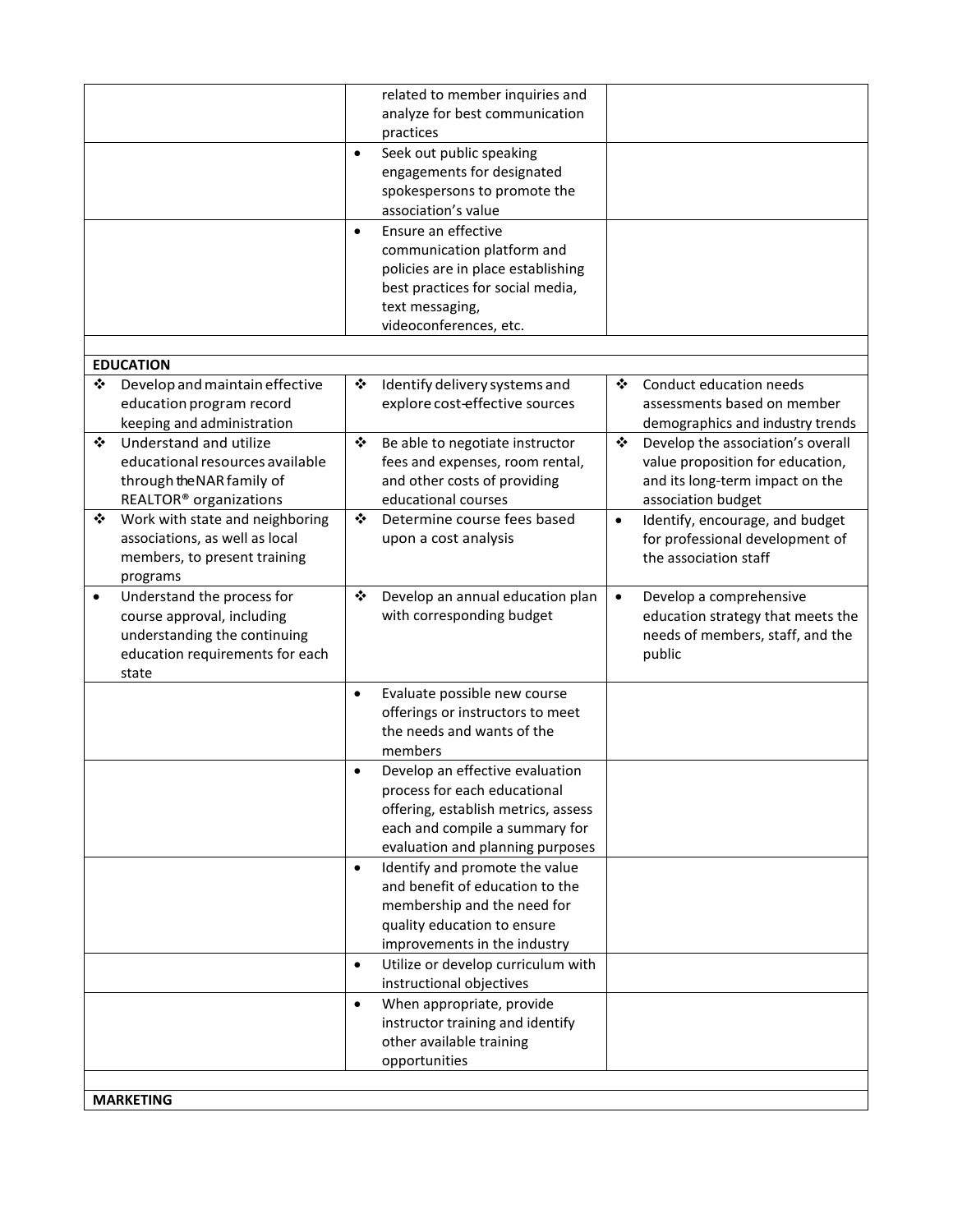| Understand the concepts of<br>❖              | ❖         | Identify the association's target        | ❖         | Define strategic intent, establish |
|----------------------------------------------|-----------|------------------------------------------|-----------|------------------------------------|
| marketing and selling, and be                |           | audiences, and be able to                |           | standards of success, specify      |
| able to define the differences               |           | customize a marketing plan to            |           | marketing goals, and be able to    |
|                                              |           | accommodate preferred methods            |           | measure and evaluate results       |
|                                              |           | of communication and maximize            |           |                                    |
|                                              |           | engagement (e.g., text, social           |           |                                    |
|                                              |           |                                          |           |                                    |
|                                              |           | media, radio, billboard,                 |           |                                    |
|                                              |           | newspaper, newsletter)                   |           |                                    |
| Understand the value of the<br>❖             | ❖         | Understand the latest marketing          | $\bullet$ | Identify the budget and timeline,  |
| REALTOR <sup>®</sup> brand, its relationship |           | methods and techniques and               |           | as well as any outside resources   |
| to the association and ensure the            |           | incorporate them into various            |           | necessary to implement             |
| brand is marketed consistently               |           | platforms                                |           | marketing strategies               |
| ❖<br>Communicate the association's           | ❖         | Conduct needs assessments to             | $\bullet$ | Review, assess, and share results  |
|                                              |           |                                          |           |                                    |
| value proposition to members in              |           | identify market opportunities            |           | regarding the effectiveness of     |
| terms of real benefits (what's in it         |           |                                          |           | association marketing strategies   |
| for them)                                    |           |                                          |           |                                    |
| Understand how technology<br>❖               | ❖         | Understand and evaluate                  |           |                                    |
| changes marketing approaches                 |           | marketing processes, functions           |           |                                    |
| > Be familiar with social media              |           | and applications                         |           |                                    |
| do's and don'ts                              |           |                                          |           |                                    |
| $\rightarrow$ Comply with copyrights and     |           |                                          |           |                                    |
| licensing rules                              |           |                                          |           |                                    |
|                                              | ❖         |                                          |           |                                    |
|                                              |           | Leverage segmentation in                 |           |                                    |
|                                              |           | marketing campaigns to                   |           |                                    |
|                                              |           | personalize the member                   |           |                                    |
|                                              |           | experience and increase                  |           |                                    |
|                                              |           | relevancy within the organization        |           |                                    |
|                                              | $\bullet$ | Identify programs and                    |           |                                    |
|                                              |           | objectives and develop                   |           |                                    |
|                                              |           | marketing plans for each                 |           |                                    |
|                                              | $\bullet$ | Promote tangible and intangible          |           |                                    |
|                                              |           | member services effectively              |           |                                    |
|                                              | $\bullet$ | Coordinate staff and leadership          |           |                                    |
|                                              |           | communications to ensure a               |           |                                    |
|                                              |           |                                          |           |                                    |
|                                              |           | consistent message                       |           |                                    |
|                                              |           |                                          |           |                                    |
| <b>PUBLIC RELATIONS PROGRAMS</b>             |           |                                          |           |                                    |
| Utilize the public relations tools<br>❖      | ❖         | Develop and maintain a media             | ❖         | Develop and communicate the        |
| provided by NAR and the state                |           | relations plan                           |           | vision for the public relations    |
| association                                  |           |                                          |           | strategy to both staff and         |
|                                              |           |                                          |           | leadership                         |
| Develop a spokesperson policy<br>$\bullet$   | ❖         | Define and understand public             | ❖         | Develop and implement an           |
| regarding communications with                |           | relations and the differences            |           | effective strategic public         |
| local media                                  |           | between PR and publicity                 |           | relations and related              |
|                                              |           |                                          |           | communication plan                 |
|                                              | ❖         | Create a strategy for a public           | $\bullet$ | Speak as the "Voice for Real       |
|                                              |           | relations program that promotes          |           |                                    |
|                                              |           |                                          |           | Estate" within the community, to   |
|                                              |           | REALTOR® value and positions the         |           | members and the public, as         |
|                                              |           | REALTOR <sup>®</sup> organization as the |           | mandated by the NAR Core           |
|                                              |           | recognized resource for real             |           | Standards                          |
|                                              |           | estate information within the            |           |                                    |
|                                              |           | community                                |           |                                    |
|                                              | ❖         | Determine what content is                | $\bullet$ | Build strong relationships with    |
|                                              |           | relevant and newsworthy                  |           | media professionals who are in a   |